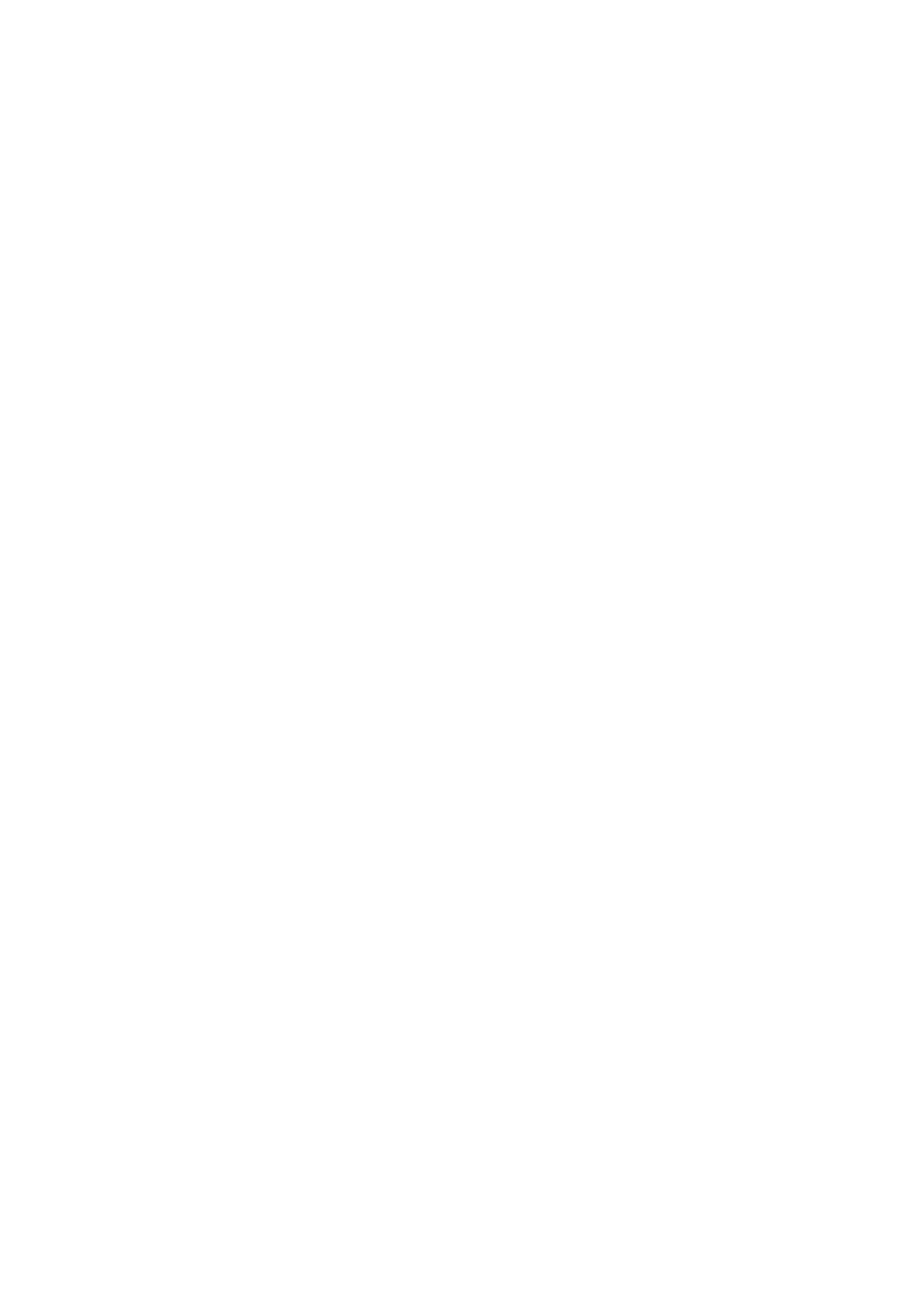#### **Review**

#### **Premier Division**

A goal in the 90th minute by new signing Deon Meikle maintained **Ilkeston Town's** 7 -point lead as they drew 1-1 at **Boldmere St Michaels**. 2nd place **Walsall Wood** took an early lead through Sylvan Ebanks-Blake at **Worcester City,** but George Forsyth equalised midway through the second half as honours were shared. 3<sup>rd</sup> placed Westfields went down to a single goal defeat at home to **Sporting Khalsa**, Sean Williams with the goal in the 28th minute. 5th placed **Shepshed Dynamo** were held at home to a goalless draw by **Coventry United** who finished the game with ten men. **AFC Wulfrunians** slip to 7th following a 1-1 draw at home to **South Normanton Athletic**. Jack Till scored three times as **Lye Town** beat basement side **Wolverhampton Sporting Community** 6-2 at The Sports Ground. **Long Eaton United** were reduced to 10 men but cane from behind to beat **Quorn** 3-1 at Grange Park. **Romulus** lifted themselves four points clear of the relegation zone with a 2-0 win at **Stourport Swifts**. **Loughborough University** are one place above the drop zone after a 2-0 defeat at **Highgate United**.

**Sporting Khalsa** are up to 3rd following a 2-0 win over **Shepshed Dynamo** at the Aspray Arena. At the other end of the table, **Dunkirk** gave themselves a huge boost in their battle to avoid the drop with a 1-0 win at **South Normanton Athletic.** Romello Nangle scored the all-important goal three minutes into stoppage time**.**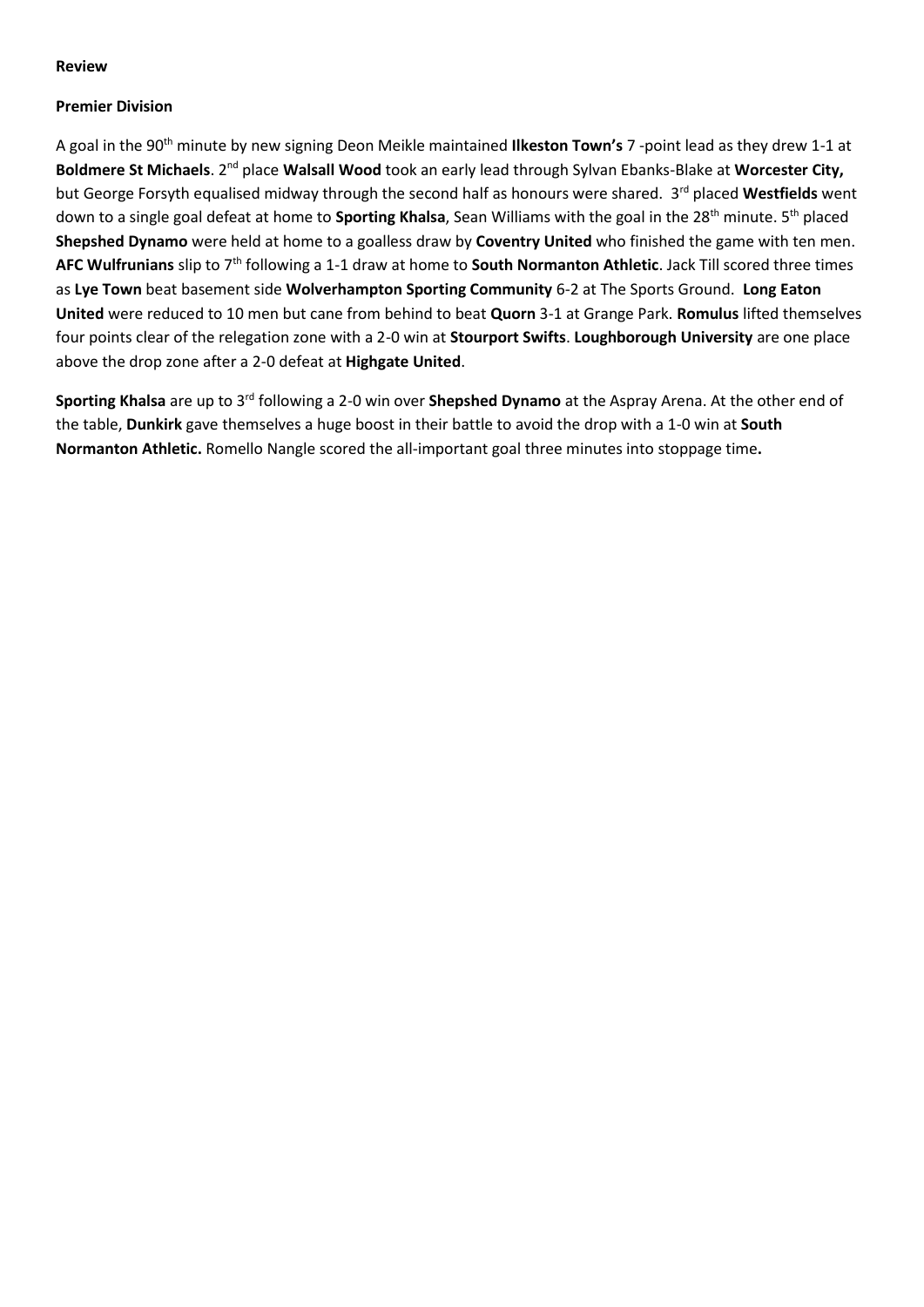| <b>POS</b>       |                                         | P  | W               | D                       | L              | F        | A    | GD       | <b>PTS</b> |
|------------------|-----------------------------------------|----|-----------------|-------------------------|----------------|----------|------|----------|------------|
| 1                | <b>Ilkeston Town</b>                    | 27 | 17 <sub>4</sub> |                         | 6              | 58       | 36   | 22       | 55         |
| $\mathbf{2}$     | <b>Walsall Wood</b>                     |    | 27 14 6         |                         | $\overline{7}$ | 37       | 26   | 11       | 48         |
| $\mathbf{3}$     | <b>Sporting Khalsa</b>                  | 24 | 14 5            |                         | $5\phantom{1}$ | 40       | 25   | 15       | 47         |
| 4                | <b>Westfields</b>                       | 27 | $13 \quad 7$    |                         | $\overline{7}$ | 51       | 34   | 17       | 46         |
| $5\phantom{.0}$  | <b>Coventry Sphinx</b>                  | 25 | $14 \quad 4$    |                         | $\overline{7}$ | 42       | 28   | 14       | 46         |
| $\bf 6$          | <b>Shepshed Dynamo</b>                  | 25 | 14 <sub>3</sub> |                         | 8              | 52       | 36   | 16       | 45         |
| $\overline{7}$   | <b>AFC Wulfrunians</b>                  | 29 | $12 \quad 7$    |                         |                | 10 42 38 |      | 4        | 43         |
| 8                | <b>Boldmere St Michaels</b>             | 25 | 11 6            |                         | 8              | 43       | 37   | 6        | 39         |
| $\boldsymbol{9}$ | <b>Worcester City</b>                   | 24 | 10              | $\overline{\mathbf{8}}$ | $6\phantom{a}$ | 43       | 34   | 9        | 38         |
| 10               | Quorn                                   | 26 | 9               | 8                       | 9              | 48       | 42   | 6        | 35         |
| 11               | <b>Stourport Swifts</b>                 | 26 | 9               | 7 <sup>7</sup>          | 10             | 35       | 39   | $-4$     | 34         |
| 12               | <b>Coventry United</b>                  | 24 | $\mathbf{9}$    | $6\phantom{1}$          | 9              | 26       | 28   | -2       | 33         |
| 13               | <b>Lye Town</b>                         | 25 | 8               | $\bf{8}$                | 9              | 42 36    |      | 6        | 32         |
| 14               | <b>Long Eaton United</b>                | 27 | 9               | $5\phantom{1}$          | 13             | 44       | -44  | $\bf{0}$ | 32         |
| 15               | <b>Highgate United</b>                  | 25 | $\overline{7}$  | 9                       | 9              | 29       | 39   | $-10$    | 30         |
| 16               | <b>Romulus</b>                          | 26 | $\overline{7}$  | 4                       | 15             | 36 55    |      | $-19$    | 25         |
| 17               | <b>Loughborough University</b>          | 23 | $6\phantom{a}$  |                         | 6 11           | 36 49    |      | $-13$    | 24         |
| 18               | <b>South Normanton Athletic</b>         | 23 | 6               | 3                       | 14             | 29       | 34   | $-5$     | 21         |
| 19               | <b>Dunkirk</b>                          | 26 | 4               | $\overline{7}$          | 15             | 27       | - 61 | $-34$    | 19         |
| 20               | <b>Wolverhampton Sporting Community</b> | 26 | 3               | 5                       | 18             | 39       | 78   | $-39$    | 14         |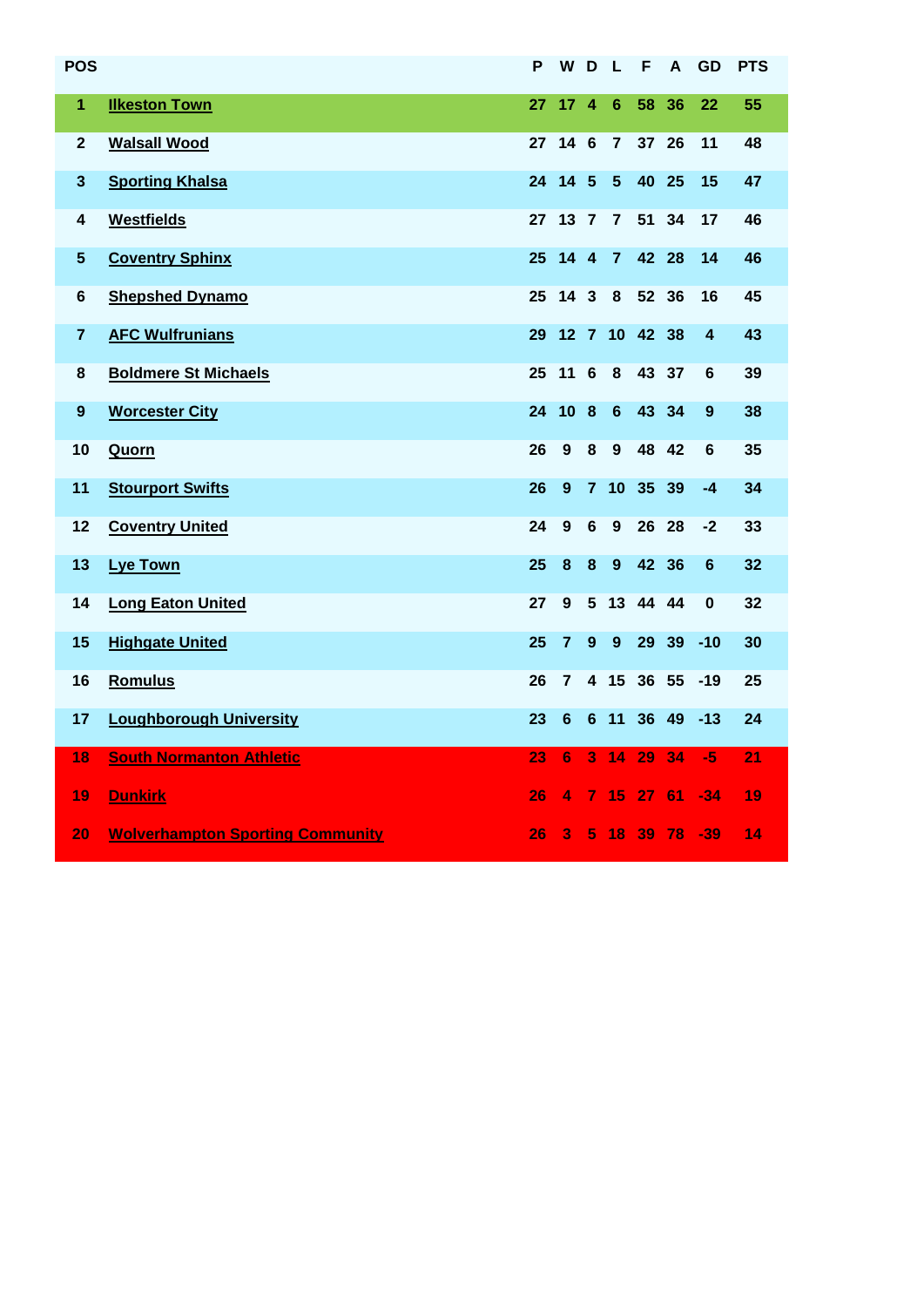The top 5 in the division all won as the battle for promotion intensified. Leaders **Heather St Johns beat Chelmsley Town** 3-0 at St Johns park with Dean Rathbone scoring twice. 2nd placed **Lichfield City** edged past **Heath Hayes** in a local derby at The Coppice Colliery Ground with Max Black scoring the winner in their 2-1 victory. **Racing Club Warwick** scored 4 unanswered second half-goals, two more from Ben Mackey, for a 4-0 win at bottom club **Littleton**. Atherstone Town won 3-1 at **Rocester** after being held 1-1 at the break. A 62<sup>nd</sup> minute goal from Matt Langham earned Leicester **Road** the win and a double over local rivals **Hinckley AFC**. Comeback of the day belongs to **Uttoxeter Town** who were 3 down at home to **Coventry Copsewood** with 10 minutes left. Sean Kavanagh had scored twice for Copsewood who were 3-0 up inside 49 minutes. James Curley and Tom Liversage scored for Uttoxeter and the equalising goal came from Ollie Ritchie in the final minute. **Brocton** were another team on the comeback train as they found themselves 3-1 down to **Nuneaton Griff** at Silkmore Lane thanks to Ryan Ball's hattrick. Dan Lomas slotted home his second penalty before goals from Regan Smith and Adam Scott completed the turnaround to give the Badgers a 4-3 win. Ross Dempster scored in his 10<sup>th</sup> successive game for **Paget Rangers** as his 93rd minute penalty gave them a 1-0 win at **Cadbury Athletic**. **Stapenhill** and **NKF Burbage** shared a 1-1 draw a result that sees NKF slip to 8<sup>th</sup> and Stapenhill remain in 15<sup>th</sup>.

**Hinckley AFC** and **Nuneaton Griff** shared the spoils in a 1-1 draw at The Welfare ground with both goals coming in stoppage time at the end of the first half.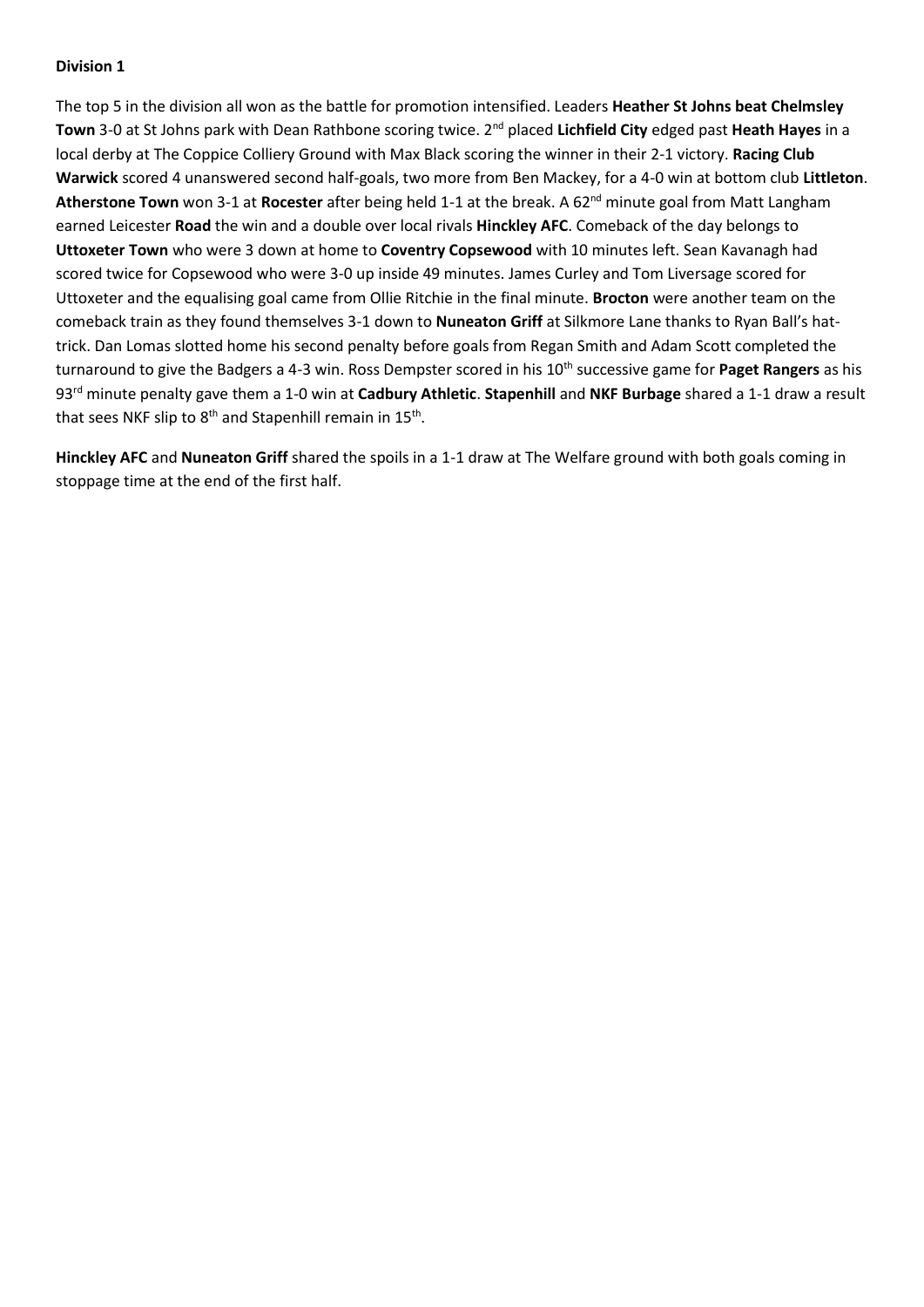| <b>POS</b>       |                            | P  | W                       | D                       | L                       | F  | A  | GD                      | <b>PTS</b>     |
|------------------|----------------------------|----|-------------------------|-------------------------|-------------------------|----|----|-------------------------|----------------|
| $\mathbf{1}$     | <b>Heather St Johns</b>    | 23 | 18                      | $\overline{2}$          | 3                       | 98 | 31 | 67                      | 56             |
| $\mathbf{2}$     | <b>Lichfield City</b>      | 23 | 17                      | $\mathbf 0$             | $6\phantom{a}$          | 80 | 38 | 42                      | 51             |
| $\mathbf{3}$     | <b>Racing Club Warwick</b> | 20 | 16                      | $\overline{2}$          | $\overline{2}$          | 70 | 25 | 45                      | 50             |
| 4                | <b>Atherstone Town</b>     | 22 | 16                      | $\overline{2}$          | $\overline{\mathbf{4}}$ | 68 | 25 | 43                      | 50             |
| $5\phantom{.0}$  | <b>Leicester Road</b>      | 21 | 14                      | 1                       | $6\phantom{a}$          | 61 | 22 | 39                      | 43             |
| $6\phantom{1}$   | <b>Cadbury Athletic</b>    | 24 | 10                      | $\boldsymbol{9}$        | $\overline{\mathbf{5}}$ | 37 | 30 | $\overline{7}$          | 39             |
| $\overline{7}$   | <b>Paget Rangers</b>       | 25 | 11                      | $6\phantom{1}6$         | 8                       | 44 | 40 | $\overline{\mathbf{4}}$ | 39             |
| 8                | <b>NKF Burbage</b>         | 22 | 11                      | 5                       | $\bf 6$                 | 53 | 35 | 18                      | 38             |
| $\boldsymbol{9}$ | <b>Studley</b>             | 24 | 10                      | $\overline{7}$          | $\overline{7}$          | 49 | 32 | 17                      | 37             |
| 10               | <b>Uttoxeter Town</b>      | 22 | 11                      | $\overline{\mathbf{4}}$ | $\overline{7}$          | 42 | 33 | $\boldsymbol{9}$        | 37             |
| 11               | <b>Brocton</b>             | 24 | $\boldsymbol{9}$        | $\overline{\mathbf{4}}$ | 11                      | 56 | 65 | $-9$                    | 31             |
| 12               | <b>Chelmsley Town</b>      | 25 | 8                       | 5                       | 12                      | 46 | 42 | $\overline{\mathbf{4}}$ | 29             |
| 13               | <b>Hinckley AFC</b>        | 22 | $\overline{7}$          | $\overline{7}$          | $\bf{8}$                | 35 | 38 | $-3$                    | 28             |
| 14               | <b>Rocester</b>            | 22 | $6\phantom{a}$          | $\overline{\mathbf{2}}$ | 14                      | 31 | 52 | $-21$                   | 20             |
| 15               | <b>Stapenhill</b>          | 24 | $5\phantom{1}$          | $5\phantom{1}$          | 14                      | 30 | 75 | $-45$                   | 20             |
| 16               | <b>Coventry Copsewood</b>  | 22 | $\overline{\mathbf{4}}$ | $5\phantom{1}$          | 13                      | 33 | 70 | $-37$                   | 17             |
| 17               | <b>Heath Hayes</b>         | 24 | $5\phantom{1}$          | $\overline{2}$          | 17                      | 24 | 82 | $-58$                   | 17             |
| 18               | <b>Nuneaton Griff</b>      | 24 | $\overline{2}$          | 3                       | 19                      | 18 | 88 | $-70$                   | $\overline{9}$ |
| 19               | <b>Littleton</b>           | 23 | 1                       | 3                       | 19                      | 24 | 76 | $-52$                   | $6\phantom{1}$ |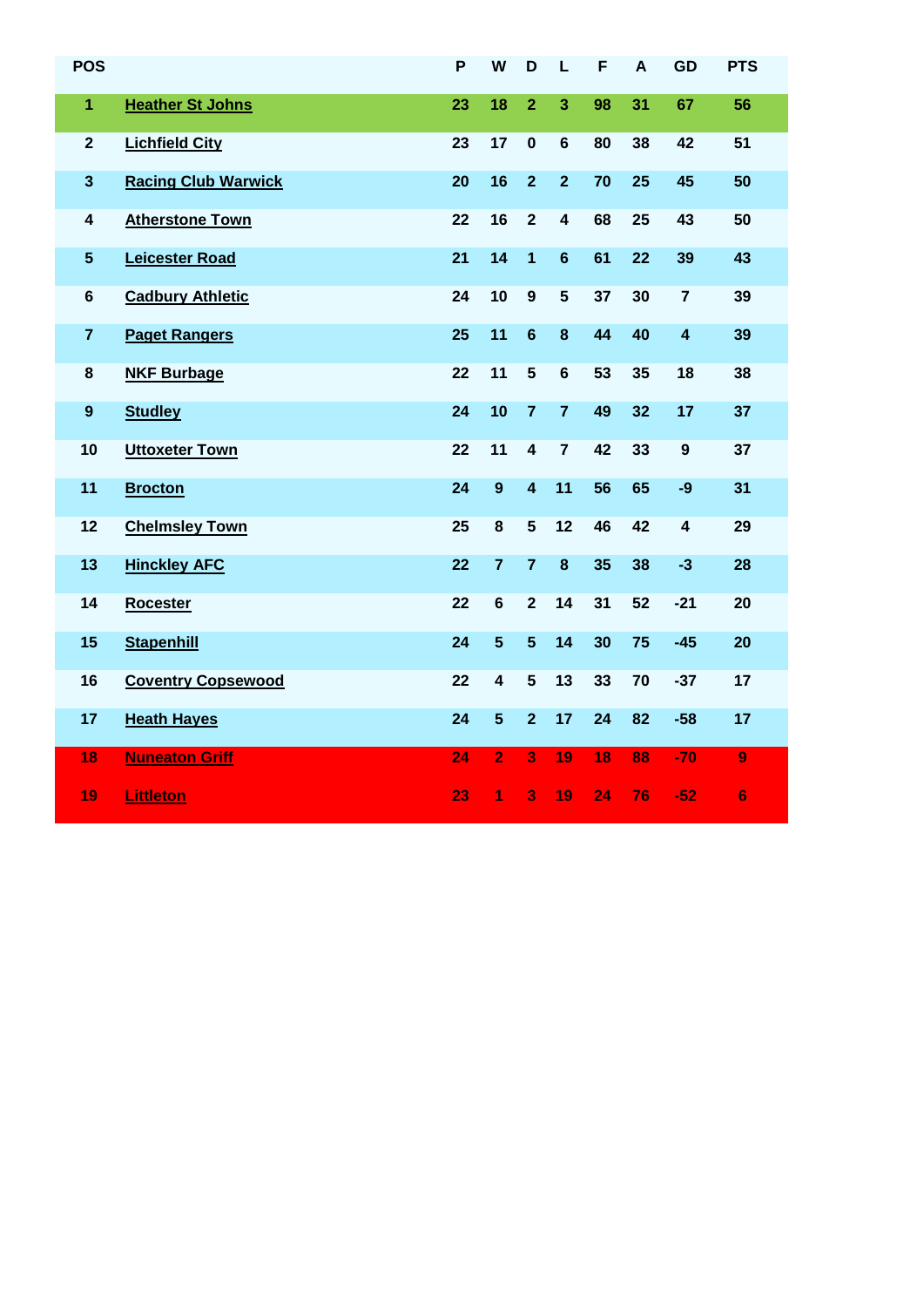**Northfield Town** are the new leaders of Division 2 following a 2-1 win over **Knowle,** Josh Westwood with a brace**.** Former leaders **Boldmere Sports & Social Falcons** were beaten 3-2 in a real humdinger at **GNP Sports** who close the gap in 3rd. Tom Rawlings scoring twice for GNP. Fourth placed **Fairfield Villa** continued their fine run of form with a 6- 2 win over **Barnt Green Spartak**. Connor Collins and Ellis Blakemore both scored twice for Villa while Reuel Prescod followed suit for Barnt Green. **Moors Academy** had an excellent 5-1 win at **Hampton** with Arman Khoshkhoo scoring twice. **Bolehall Swifts** remain in 16th place following a 2-1 defeat at the hands of **Redditch Borough** at Rene Road. Jak Albutt with both Redditch goals. **Earlswood Town** remain in the relegation zone following a 4-0 defeat at **Coton Green**. **Feckenham** climb to 12th as they beat **Lane Head** by a single goal from Umit Eminoglu at The Entaco.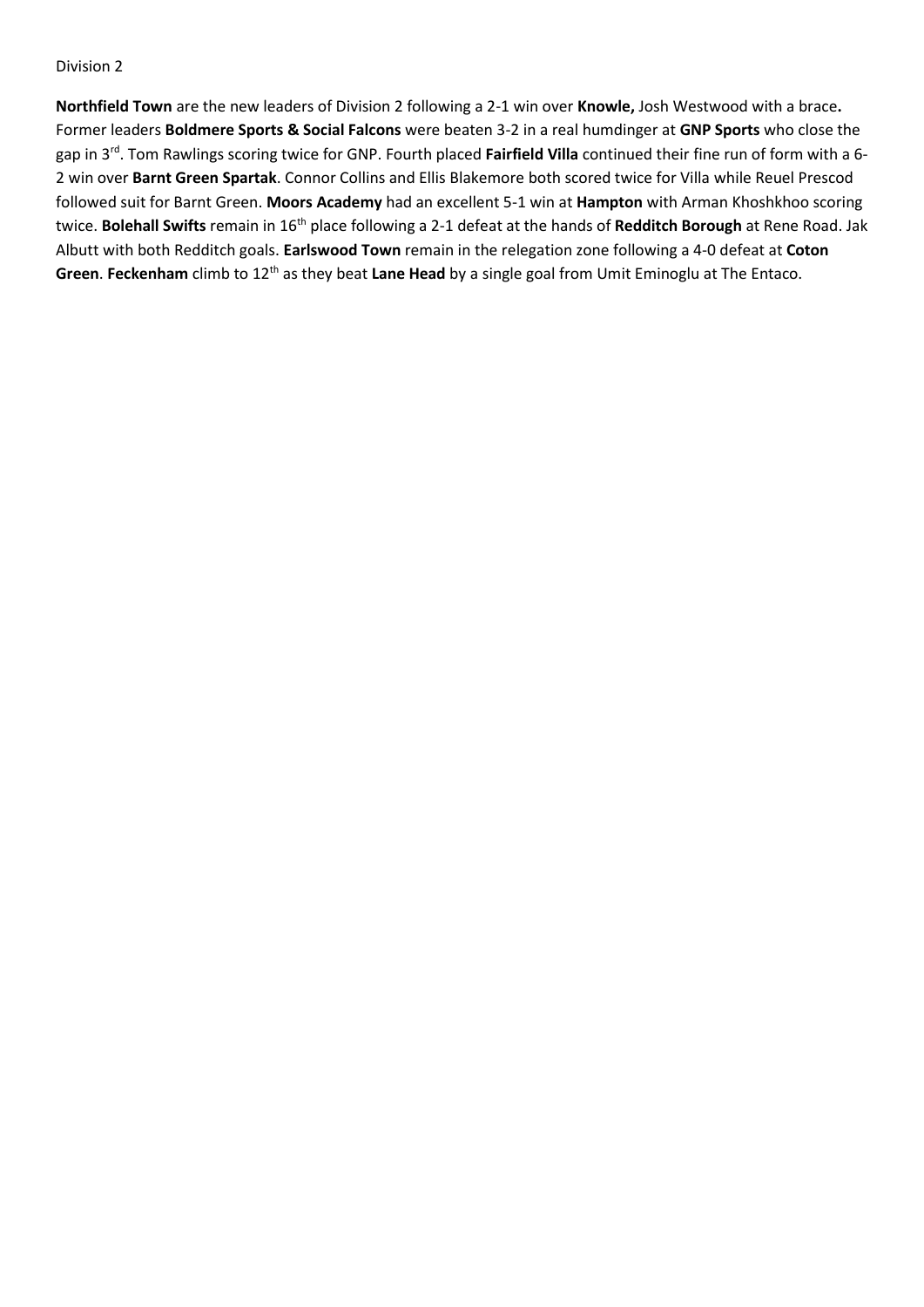| <b>POS</b>       |                                             | P  | W                       | D                       | L                    | F        | A     | <b>GD</b> | <b>PTS</b> |
|------------------|---------------------------------------------|----|-------------------------|-------------------------|----------------------|----------|-------|-----------|------------|
| $\mathbf{1}$     | <b>Northfield Town</b>                      | 21 | 15                      | $\overline{4}$          | $\overline{2}$       | 56       | 22    | 34        | 49         |
| $\overline{2}$   | <b>Boldmere Sports &amp; Social Falcons</b> | 21 | 15 <sub>1</sub>         | $\overline{3}$          | $\overline{3}$       | 52 21    |       | 31        | 48         |
| $\mathbf{3}$     | <b>GNP Sports</b>                           | 17 | $142$                   |                         | $\blacktriangleleft$ | 57       | 19    | 38        | 44         |
| 4                | <b>Fairfield Villa</b>                      | 20 | 13                      | $\overline{2}$          | 5                    | 62 45    |       | 17        | 41         |
| $5\phantom{.0}$  | <b>Moors Academy</b>                        | 18 | 10                      | $\overline{\mathbf{3}}$ | $5\phantom{.0}$      | 62       | 30    | 32        | 33         |
| 6                | <b>Coton Green</b>                          | 19 | 10 <sup>°</sup>         | $\mathbf{3}$            | $6\phantom{1}$       | 42 32    |       | 10        | 33         |
| $\overline{7}$   | <b>Knowle</b>                               | 16 | $\overline{7}$          | $\overline{\mathbf{1}}$ | 8                    | 30       | 21    | 9         | 22         |
| 8                | <b>Lane Head</b>                            | 18 | 6                       | $\boldsymbol{4}$        | 8                    | 31       | 35    | $-4$      | 22         |
| $\boldsymbol{9}$ | <b>Redditch Borough</b>                     | 19 | $\overline{7}$          | $\mathbf{0}$            |                      | 12 37    | 49    | $-12$     | 21         |
| 10               | <b>Barnt Green Spartak</b>                  | 19 | $6\phantom{1}$          | $2^{\circ}$             | 11                   | 35 59    |       | $-24$     | 20         |
| 11               | <b>Hampton</b>                              | 20 | $5\phantom{.}$          | 5 <sup>5</sup>          |                      | 10 34 59 |       | $-25$     | 20         |
| 12               | Feckenham                                   | 18 | 5                       | 2 <sup>1</sup>          | 11                   | 27 46    |       | $-19$     | 17         |
| 13               | <b>FC Stratford</b>                         | 16 | $5\phantom{.}$          | $\mathbf{1}$            | 10                   | 29 44    |       | $-15$     | 16         |
| 14               | <b>Coventry Alvis</b>                       | 13 | $\overline{\mathbf{4}}$ | $\overline{2}$          | $\overline{7}$       |          | 22 32 | $-10$     | 14         |
| 15               | <b>Earlswood Town</b>                       | 17 | 3                       |                         | 2 <sub>12</sub>      | 20       | 43    | $-23$     | 11         |
| 16               | <b>Bolehall Swifts</b>                      | 20 | 3                       | $\bf{0}$                | 17                   | 23       | 62    | $-39$     | 9          |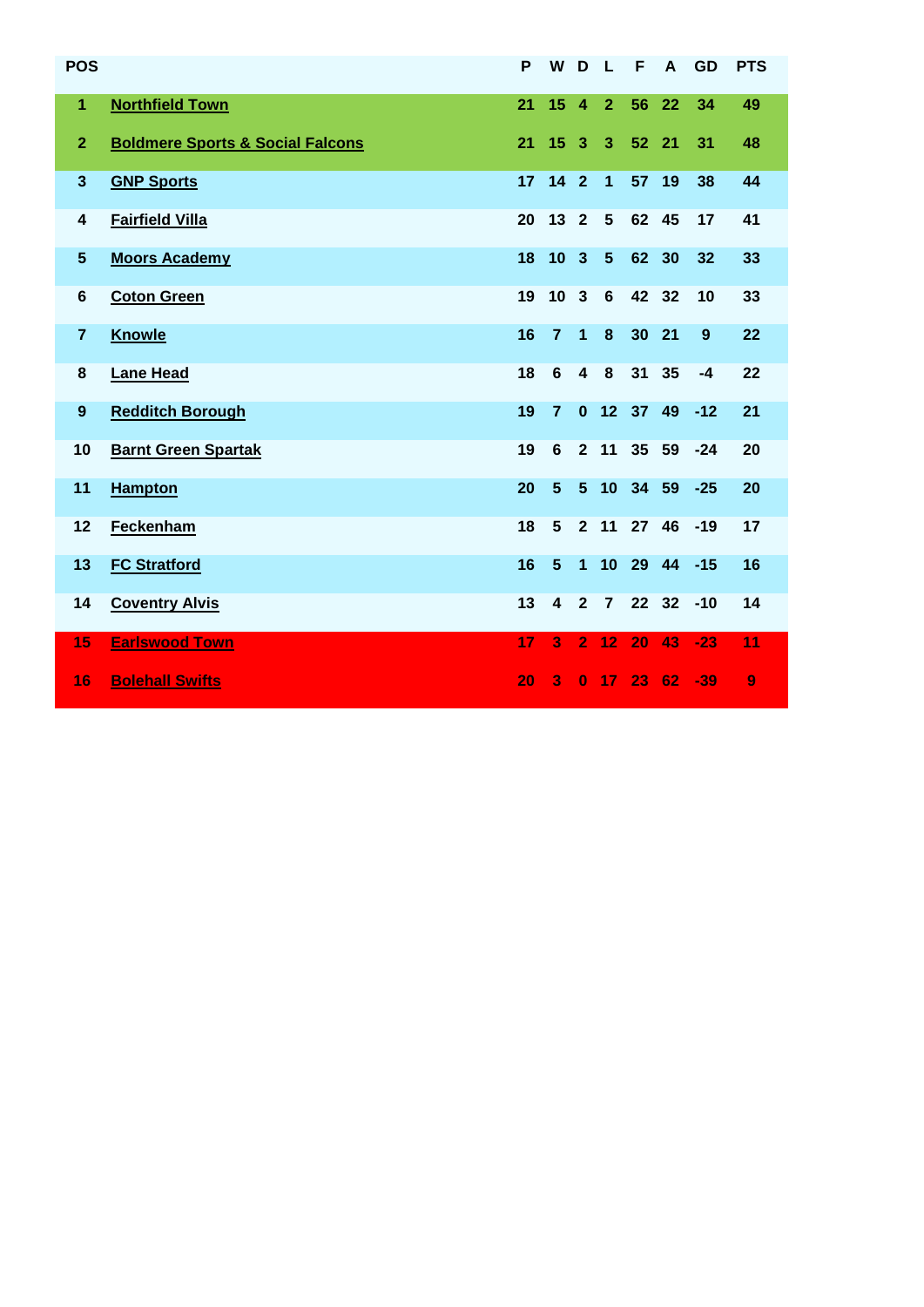The battle between the top two went the way of the leaders as a Jon Hamer goals settled the match between **Bartestree** and AFC Solihull in Solihull's favour. Inkberrow are up to 2<sup>nd</sup> following a 4-2 win over Coventrians, Nathan Davies with a couple. **Alcester Town** are up to 3rd after a 4-1 win at **Continental Star**. **Central Ajax** slip to 5th as they went down 1-0 to **AFC Church** at Ajax Park, Aiden Vaughan with the goal. **Castle Vale Town** went goal crazy at Vale Stadium beating **Shipston Excelsior** 8-1 with Chris McGrath and David Delaney both scoring twice. Kyle Wainwright bagged a hat-trick for improving **WLV Sports** in their 3-0 win over **Birmingham Tigers**. **Enville Athletic** climb to 6th with a 2-1 win over visitors **Coventry Plumbing**. **FC Shush** collected all 3 points at **Leamington Hibernian** with a 2-1 victory.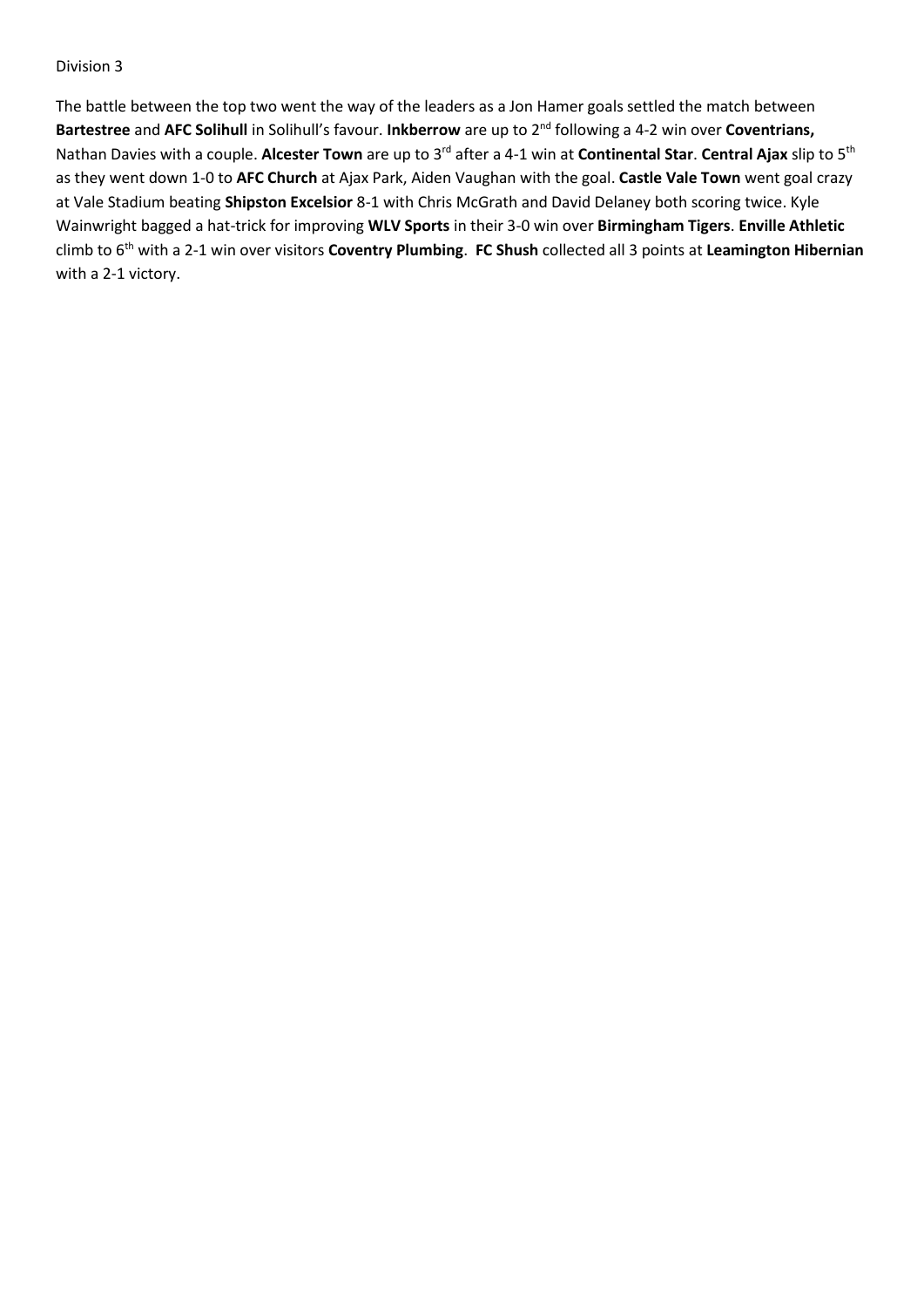| <b>POS</b>       |                             | P  | W              | D                       | L                       | F  | A  | <b>GD</b>        | <b>PTS</b>     |         |
|------------------|-----------------------------|----|----------------|-------------------------|-------------------------|----|----|------------------|----------------|---------|
| 1                | <b>A F C Solihull</b>       | 16 | 13             | $\overline{2}$          | 1                       | 45 | 22 | 23               | 41             |         |
| $\overline{2}$   | <b>Inkberrow</b>            | 19 | 12             | $\overline{2}$          | $\overline{5}$          | 34 | 22 | 12               | 38             |         |
| $\mathbf{3}$     | <b>Alcester Town</b>        | 16 | 12             | $\overline{2}$          | $\overline{2}$          | 69 | 17 | 52               | 35             | $\star$ |
| 4                | <b>Bartestree</b>           | 18 | 10             | $5\phantom{1}$          | $\mathbf{3}$            | 51 | 22 | 29               | 35             |         |
| $5\phantom{.0}$  | <b>Central Ajax</b>         | 20 | 10             | 5                       | $5\phantom{.}$          | 55 | 41 | 14               | 35             |         |
| $\bf 6$          | <b>Enville Athletic</b>     | 15 | 8              | 3                       | $\overline{\mathbf{4}}$ | 30 | 18 | 12               | 27             |         |
| $\overline{7}$   | <b>Coventry Plumbing</b>    | 12 | 8              | $\overline{\mathbf{1}}$ | $\mathbf{3}$            | 35 | 26 | $\boldsymbol{9}$ | 25             |         |
| $\bf 8$          | <b>Coventrians</b>          | 17 | $\overline{7}$ | 3                       | $\overline{7}$          | 38 | 41 | $-3$             | 24             |         |
| $\boldsymbol{9}$ | <b>Continental Star</b>     | 11 | $\overline{7}$ | 1                       | $\overline{3}$          | 31 | 25 | $6\phantom{1}6$  | 22             |         |
| 10               | <b>Castle Vale Town</b>     | 20 | $6\phantom{1}$ | $\overline{\mathbf{4}}$ | 10                      | 47 | 61 | $-14$            | 22             |         |
| 11               | <b>F C Shush</b>            | 21 | $6\phantom{1}$ | $\overline{\mathbf{3}}$ | 12                      | 47 | 67 | $-20$            | 21             |         |
| 12               | <b>AFC Church</b>           | 16 | $6\phantom{1}$ | $\overline{2}$          | 8                       | 37 | 37 | $\bf{0}$         | 20             |         |
| 13               | <b>WLV</b> Sport            | 19 | $5\phantom{.}$ | $\overline{\mathbf{4}}$ | 10                      | 39 | 52 | $-13$            | 19             |         |
| 14               | <b>Leamington Hibernian</b> | 19 | $\mathbf{1}$   | 5                       | 13                      | 20 | 52 | $-32$            | 8              |         |
| 15               | <b>Birmingham Tigers</b>    | 18 | $\overline{2}$ | $\overline{\mathbf{1}}$ | 15                      | 16 | 51 | $-35$            | $\overline{7}$ |         |
| 16               | <b>Shipston Excelsior</b>   | 17 | 1              | 3                       | 13                      | 21 | 61 | $-40$            | $\bf 6$        |         |
|                  | * Adjustment made           |    |                |                         |                         |    |    |                  |                |         |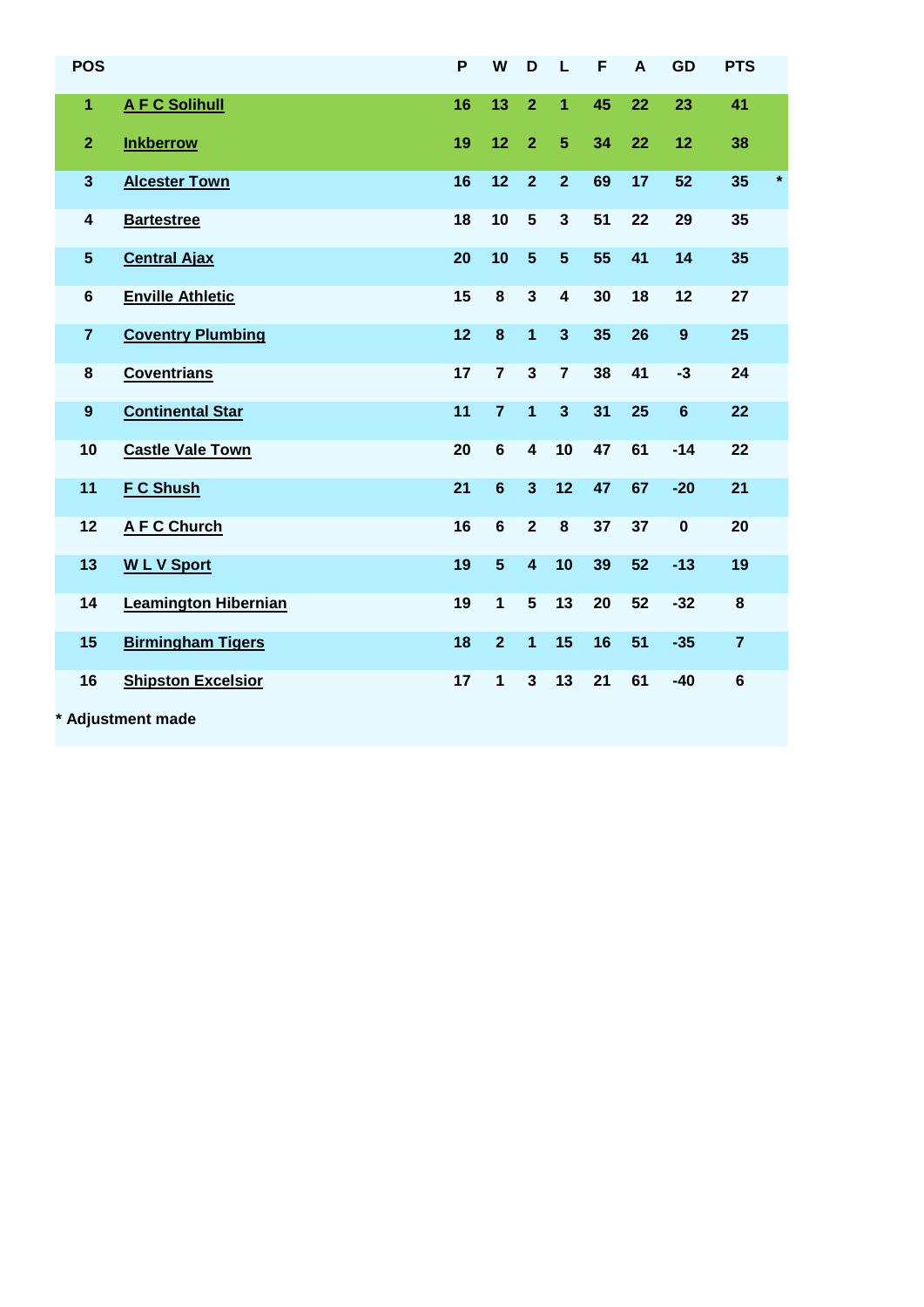Reserves

# **CHALLENGE TROPHY ROUND 1, Group "A"**

| Knowle                  |    | $3 \vee 1$   |              | <b>Wyrley Juniors</b>  |
|-------------------------|----|--------------|--------------|------------------------|
| <b>Worcester City</b>   | 1. | $\mathbf{v}$ | $\mathbf{2}$ | <b>Redditch United</b> |
|                         |    |              |              |                        |
| <b>RESERVE DIVISION</b> |    |              |              |                        |
| Cadbury Athletic        |    | $2 \vee$     | $\mathbf{a}$ | <b>Fairfield Villa</b> |
| Moors Academy           | O. | $\mathsf{v}$ | -1           | Coton Green            |
| <b>Nuneaton Griff</b>   |    |              | O            | Uttoxeter Town         |

| <b>POS</b>     |                                           |                         |          |  |             |                      |                  | P W D L F A GD PTS |
|----------------|-------------------------------------------|-------------------------|----------|--|-------------|----------------------|------------------|--------------------|
| 1              | Moors Academy Reserves 11 7 2 2 23 11 12  |                         |          |  |             |                      |                  | 23                 |
| $\mathbf{2}$   | <b>Coton Green Reserves</b>               | 9                       |          |  |             | 6 1 2 20 13          | 7                | 19                 |
| 3              | <b>Gresley Reserves</b>                   | $\overline{7}$          |          |  | 4 2 1 19 8  |                      | 11               | 14                 |
| 4              | <b>Fairfield Villa Reserves</b>           | $\overline{\mathbf{z}}$ |          |  |             | $3$ 2 2 11 12 -1     |                  | 11                 |
| 5              | <b>Worcester City Reserves</b>            | 5.                      |          |  |             | $3 \t0 \t2 \t25 \t9$ | 16               | 9                  |
| 6              | <b>Nuneaton Griff Reserves</b>            | 7                       |          |  |             | 3 0 4 7 11 -4        |                  | 9                  |
| $\overline{7}$ | <b>Uttoxeter Town Reserves</b>            | 8                       |          |  | 2 1 5 19 19 |                      | $\bf{0}$         | 7                  |
| 8              | <b>Redditch United Reserves</b>           |                         |          |  |             |                      | 7 2 0 5 8 35 -27 | 6                  |
| 9              | Cadbury Athletic Reserves 5 1 0 4 8 16 -8 |                         |          |  |             |                      |                  | 3                  |
| 10             | <b>Wyrley Reserves</b>                    | $\mathbf{3}$            |          |  |             | 0, 1, 2, 4, 7        | -3               | 1                  |
| 11             | <b>Knowle Reserves</b>                    | 3                       | $\bf{0}$ |  | 123         | 6                    | -3               | 1                  |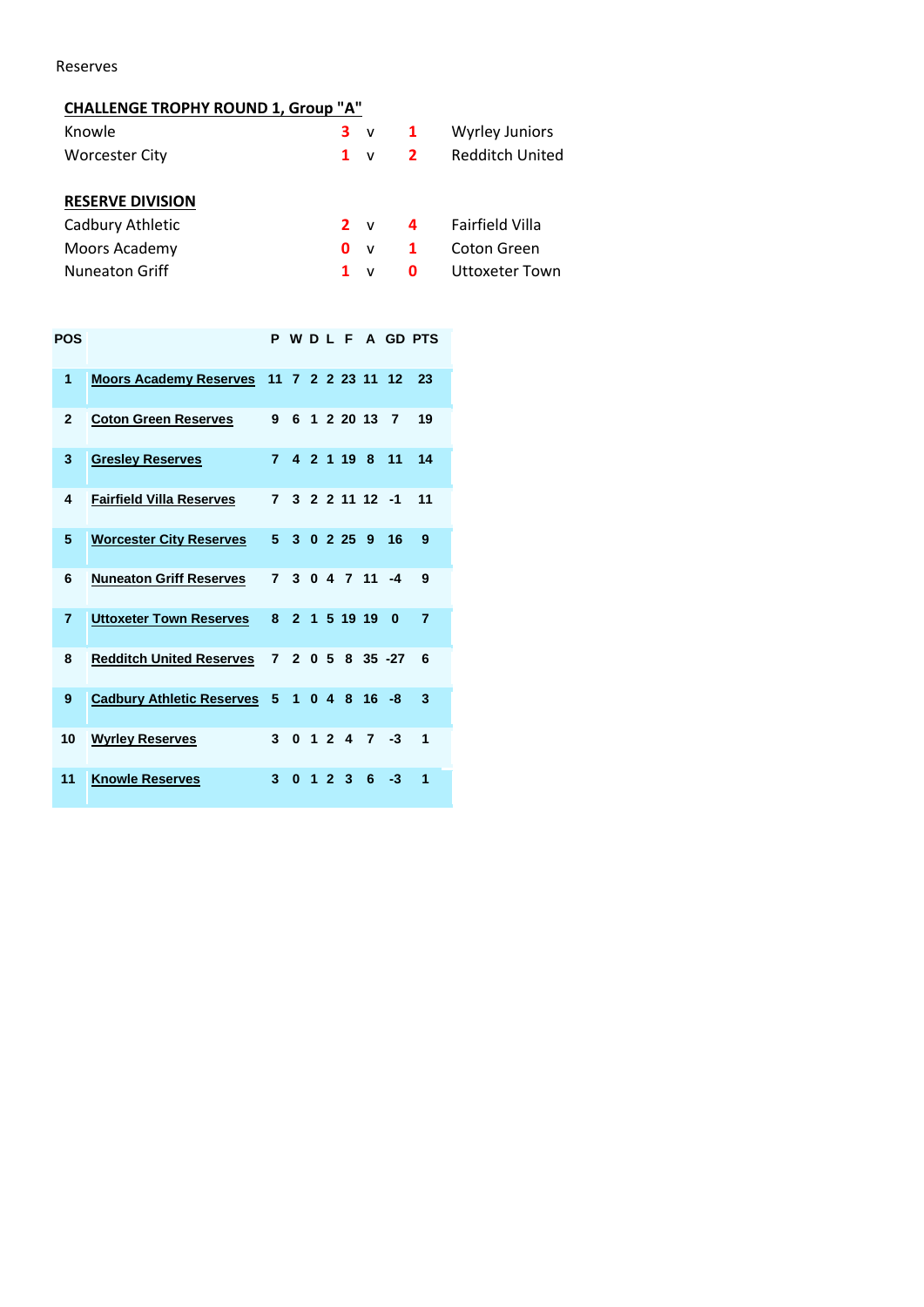Under 21

# **UNDER 21 DIVISION EAST**

| F C V Stamford                             |   | v            | 4 | <b>Bedworth United</b>       |
|--------------------------------------------|---|--------------|---|------------------------------|
| <b>Kettering Town</b>                      | 0 | v            | 1 | Lutterworth Town             |
| Milton Keynes College                      | 3 | v            | 0 | AFC Rushden & Diamonds Elite |
| Quorn                                      | 5 | v            | 1 | Leicester Nirvana            |
| Tamworth                                   | 0 | $\mathsf{v}$ | 1 | <b>Highgate United</b>       |
|                                            |   |              |   |                              |
| <b>UNDER 21 DIVISION WEST</b>              |   |              |   |                              |
| <b>Boldmere St Michaels</b>                | O | $\mathsf{V}$ | 0 | <b>Brocton</b>               |
| Droitwich Spa G & B                        | 0 | v            | 3 | <b>Continental Star</b>      |
| Halesowen Town                             | P | v            | P | Allscott Heath               |
| Kidderminster Harriers                     | 6 | v            | 1 | Lichfield City               |
|                                            |   |              |   |                              |
| <b>STAFFORDSHIRE CHALLENGE CUP ROUND 3</b> |   |              |   |                              |
| Rushall Olympic u21                        | 2 | 4p3          | 2 | <b>AFC Hawkins Sports</b>    |
|                                            |   |              |   |                              |
|                                            |   |              |   |                              |

| POS          |                            |                 |  |                   | P W D L F A GD PTS    |    | <b>POS</b>     |                                                 |  | P W DL F A GDPTS        |     |
|--------------|----------------------------|-----------------|--|-------------------|-----------------------|----|----------------|-------------------------------------------------|--|-------------------------|-----|
| $\mathbf{1}$ | <b>Bedworth United U21</b> | $11 \quad 9$    |  | 1 1 42 10 32      |                       | 28 | 1              | Halesowen Town U21                              |  | 14 11 2 1 3 5 4 31 35   |     |
| 2            | Milton Keynes College U21  | $13 \quad 9$    |  |                   | 0 4 39 22 17          | 27 | 2              | Kidderminster Harriers U21 13 10 3 0 45 8 37 33 |  |                         |     |
| 3            | Quorn U21                  |                 |  | 12 8 2 2 45 15 30 |                       | 26 | 3              | Boldmere St Michaels U21 147 3 4 23 14 9        |  |                         | 24  |
| 4            | FCV Stamford U21           |                 |  | 13 6 0 7 27 30 -3 |                       | 18 | 4              | Sutton Coldfield Town U21 126 33 17116          |  |                         | -21 |
| 5            | <b>Highgate United U21</b> |                 |  | 10 5 2 3 27 17 10 |                       | 17 | 5              | <b>Rushall Olympic U21</b>                      |  | 105 2 3 27 22 5         | 17  |
| 6            | Leicester Nirvana U21      |                 |  | 14 5 2 7 37 38 -1 |                       | 17 | 6              | Brocton U21                                     |  | 115 15 16 21 -5 16      |     |
| 7            | <b>Tamworth U21</b>        |                 |  | 9 5 1 3 28 18 10  |                       | 16 | $\overline{7}$ | Droitwich Spa BG U21                            |  | 124 26 26 35 -9 14      |     |
| 8            | Lutterworth Town U21       |                 |  |                   | 13 4 2 7 17 40 -23    | 14 | 8              | Allscott AFC U21                                |  | 133 19 1738-2110        |     |
| 9            | <b>Kettering Town U21</b>  |                 |  |                   | 12 3 1 8 20 35 -15 10 |    | 9              | <b>Lichfield City U21</b>                       |  | 142 1 11 17 39 - 22 7   |     |
| 10           | AFC Rushden & Diamonds U21 |                 |  |                   | 12 3 1 8 13 28 -15 10 |    | 10             | Continental Star U21                            |  | 9 2 1 6 1 2 2 2 - 1 0 6 |     |
| 11           | Allexton & New Parks U21   | 13 <sup>°</sup> |  | 2 2 9 21 63 -42   |                       | 8  | 11             | Lye Town Youth U21                              |  | 101 18 9 30 - 214       |     |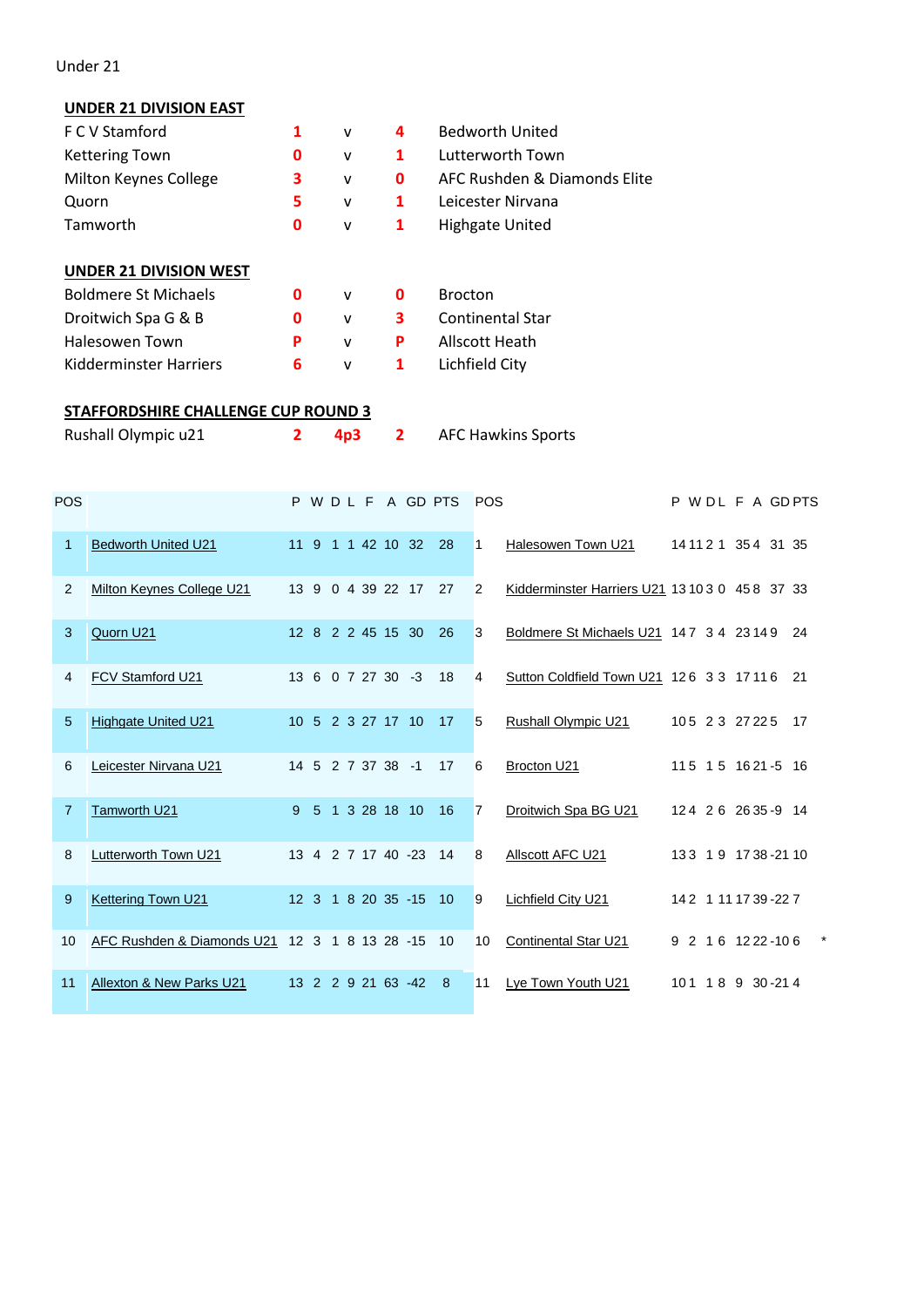#### **Other fixtures**

#### **League Cup Round 3**

**Worcester City** progressed to a home quarter-final against Romulus as they beat **Studley** 5-0 at The Beehive. James Lemon scored twice for Worcester.

#### **President's Cup Semi Final**

**FC Stratford** will meet GNP Sports in the President's Cup Final after a win on penalties over **Coventry Alvis**. The game finished 1-1 after 90 minutes with Stratford winning 5-4 from the penalty spot.

#### **Walsall Senior Cup**

Ben Usher-Shipway scored a hat-trick as **Boldmere St Michaels** beat Walsall 4-1 in Round 3 of the Walsall Senior Cup

#### **Leicestershire Challenge Cup Round 2**

Two goals from Kel Akpobire sent **Loughborough University** on their way to a 3-0 win at Anstey Nomads.

#### **Birmingham Midweek Floodlit Challenge Cup Round 3**

**Atherstone Town** eased through to the semi-final with a 5-0 win over Smethwick Rangers at Sheepy Road with Ryan Quinn bagging a brace.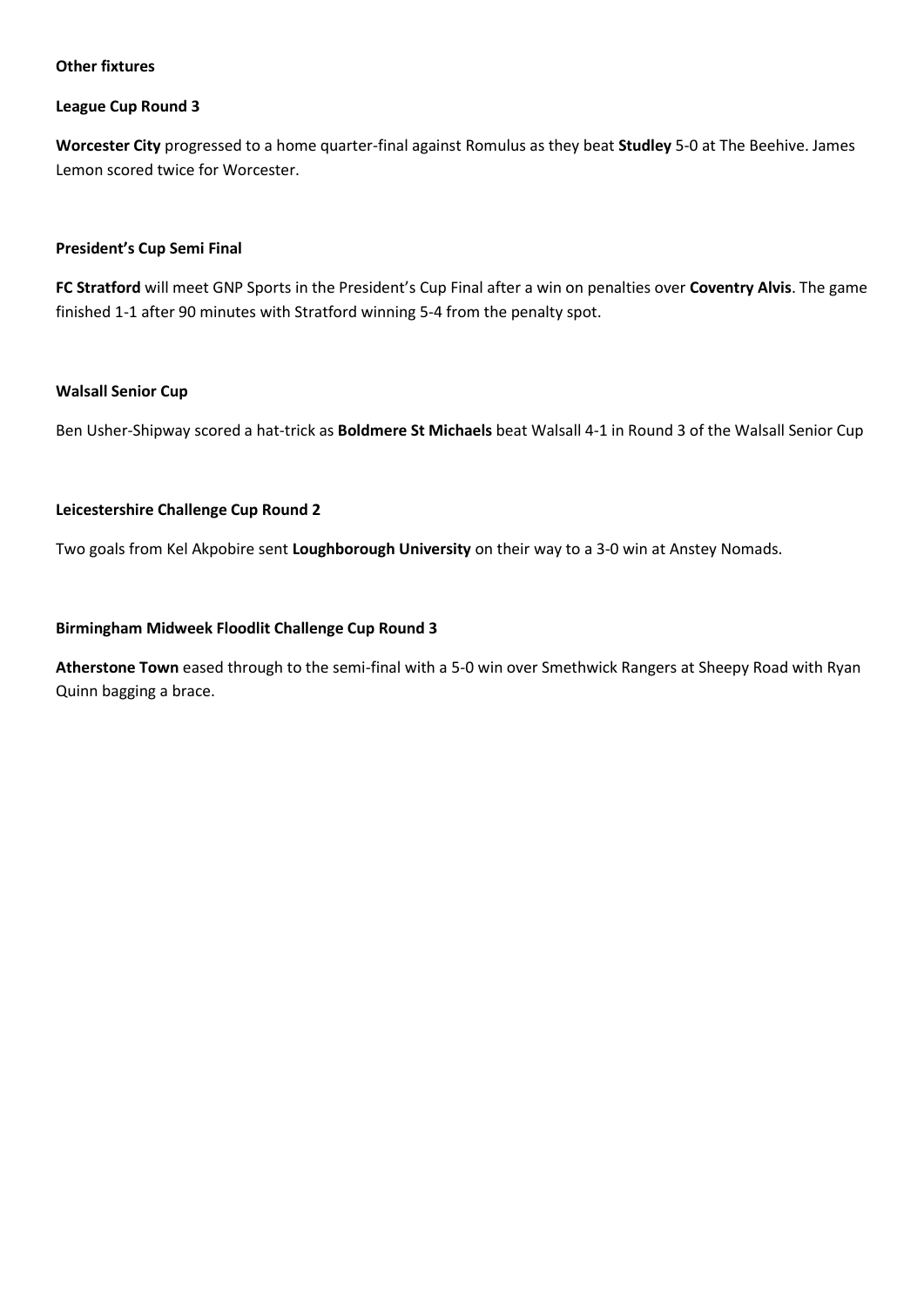# Leading Scorers

# League Only

### **Premier Division**

| Stephen Hart          | Quorn                       | 20  |
|-----------------------|-----------------------------|-----|
| <b>Elliott Reeves</b> | Ilkeston Town               | 19  |
| Rikardo Reid          | <b>Boldmere St Michaels</b> | -14 |
| Dan Westwood          | Sporting Khalsa             | 14  |

#### **Division 1**

| Simeon Cobourne   | Heather St Johns    | 28 |
|-------------------|---------------------|----|
| Matt Langham      | Leicester Road      | 23 |
| <b>Ben Mackey</b> | Racing Club Warwick | 20 |
| Alex Naughton     | Atherstone Town     | 20 |
| Sean Brain        | Studley             | 19 |
| Dean Rathbone     | Heather St Johns    | 19 |

#### **Division 2**

| <b>Tom Rawlings</b> | <b>GNP Sports</b>      | 25 |
|---------------------|------------------------|----|
| Reece Gibson        | <b>Boldmere Sports</b> | 23 |
| Michael Bloore      | Coton Green            | 16 |

| Jon Hamer              | <b>AFC Solihull</b>      | 25 |
|------------------------|--------------------------|----|
| <b>Connoll Farrell</b> | <b>Coventry Plumbing</b> | 17 |
| Lewis Chester          | Coventrians              | 15 |
| Matt Layton            | Central Ajax             | 14 |
| Aiden Vaughan          | <b>AFC Church</b>        | 14 |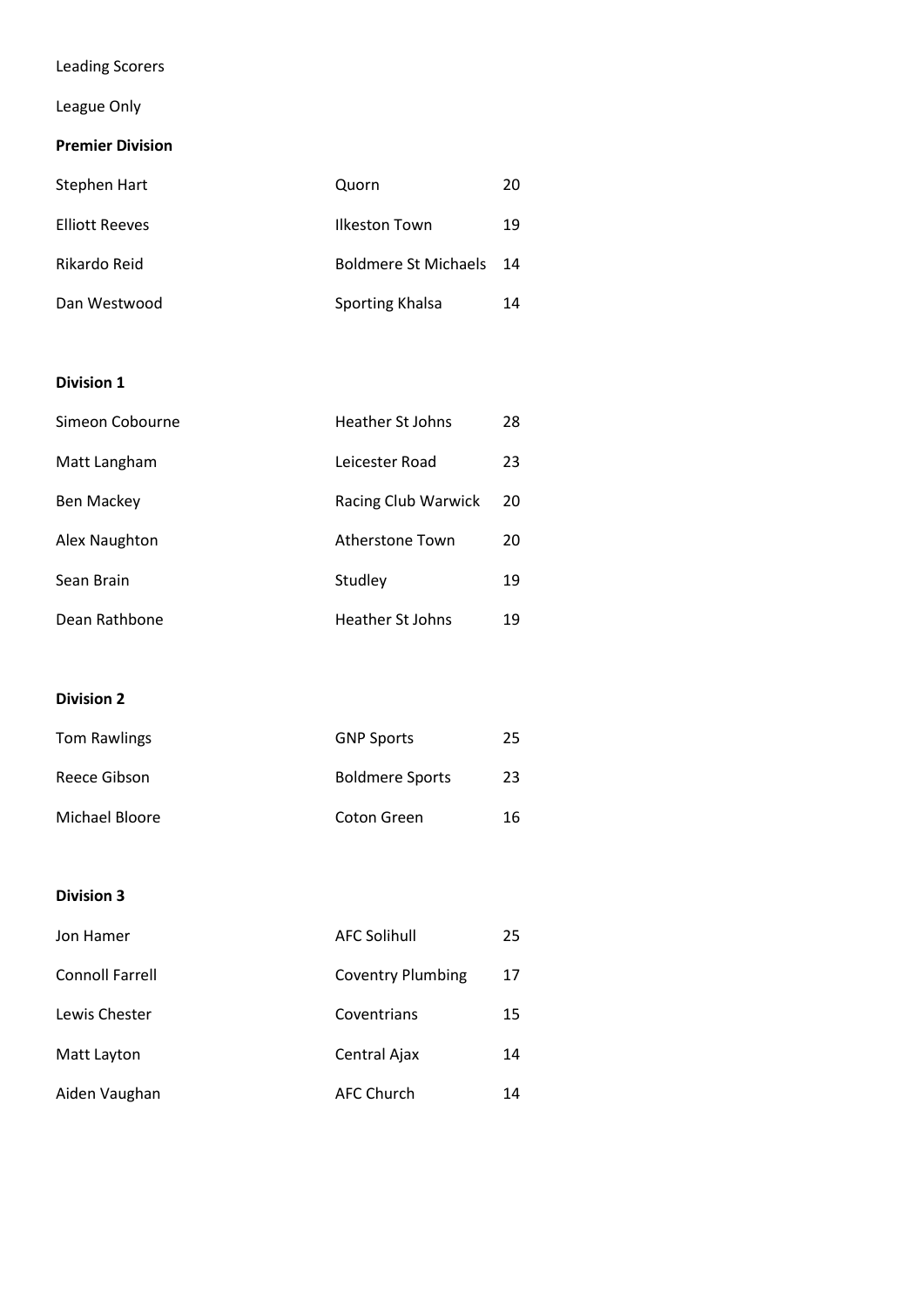#### **Premier Division**

| <b>Steve Hart</b>     | Quorn                       | 36                              |
|-----------------------|-----------------------------|---------------------------------|
| <b>Elliott Reeves</b> | <b>Ilkeston Town</b>        | 27                              |
| Dan Westwood          | Sporting Khalsa             | 22                              |
| Rikardo Reid          | <b>Boldmere St Michaels</b> | 21                              |
| Reuben Wiggins-Thomas | Long Eaton United           | 18                              |
| Lee Chilton           | Sporting Khalsa             | 17 (Now Alvechurch)             |
| Jack Till             | Lye Town                    | 15                              |
| Jamie Walker          | <b>Ilkeston Town</b>        | 15                              |
| Lei Brown             | <b>Highgate United</b>      | 14                              |
| Ryan Harkin           | <b>Coventry Sphinx</b>      | 14                              |
| Matt Melbourne        | Shepshed Dynamo             | 14                              |
| Mitch Piggon          | Romulus                     | 14 (Now Sutton Coldfield Town)) |
| Jake Webb             | <b>AFC Wulfrunians</b>      | 14                              |
| Jay Holdcroft         | Sporting Khalsa             | 13                              |
| Joe Lawley            | Lye Town                    | 13                              |
| Jamie Molyneux        | Westfields                  | 13                              |
| Sam Moore             | Shepshed Dynamo             | 13                              |
| Joe Boachie           | Loughborough University     | 12 (Now Stamford)               |
| Joey Butlin           | Walsall Wood                | 11                              |
| <b>Jack Downing</b>   | <b>Stourport Swifts</b>     | 11                              |
| Dimitri Dunkley       | Romulus                     | 11                              |
| Tim Hopkinson         | <b>Ilkeston Town</b>        | 11 (Now Gresley)                |
| Kyle Brady            | <b>AFC Wulfrunians</b>      | 10                              |
| <b>Kyle Carey</b>     | <b>Coventry United</b>      | 10                              |
| <b>Matt Crookes</b>   | Loughborough University     | 10                              |
| Jordan Harrison       | <b>Worcester City</b>       | 10                              |
| <b>Ben Hayes</b>      | Westfields                  | 10                              |
| Shaquille MacDonald   | <b>Coventry United</b>      | 10 (Now Mickleover Sports)      |
| Luke Richards         | Romulus                     | 10                              |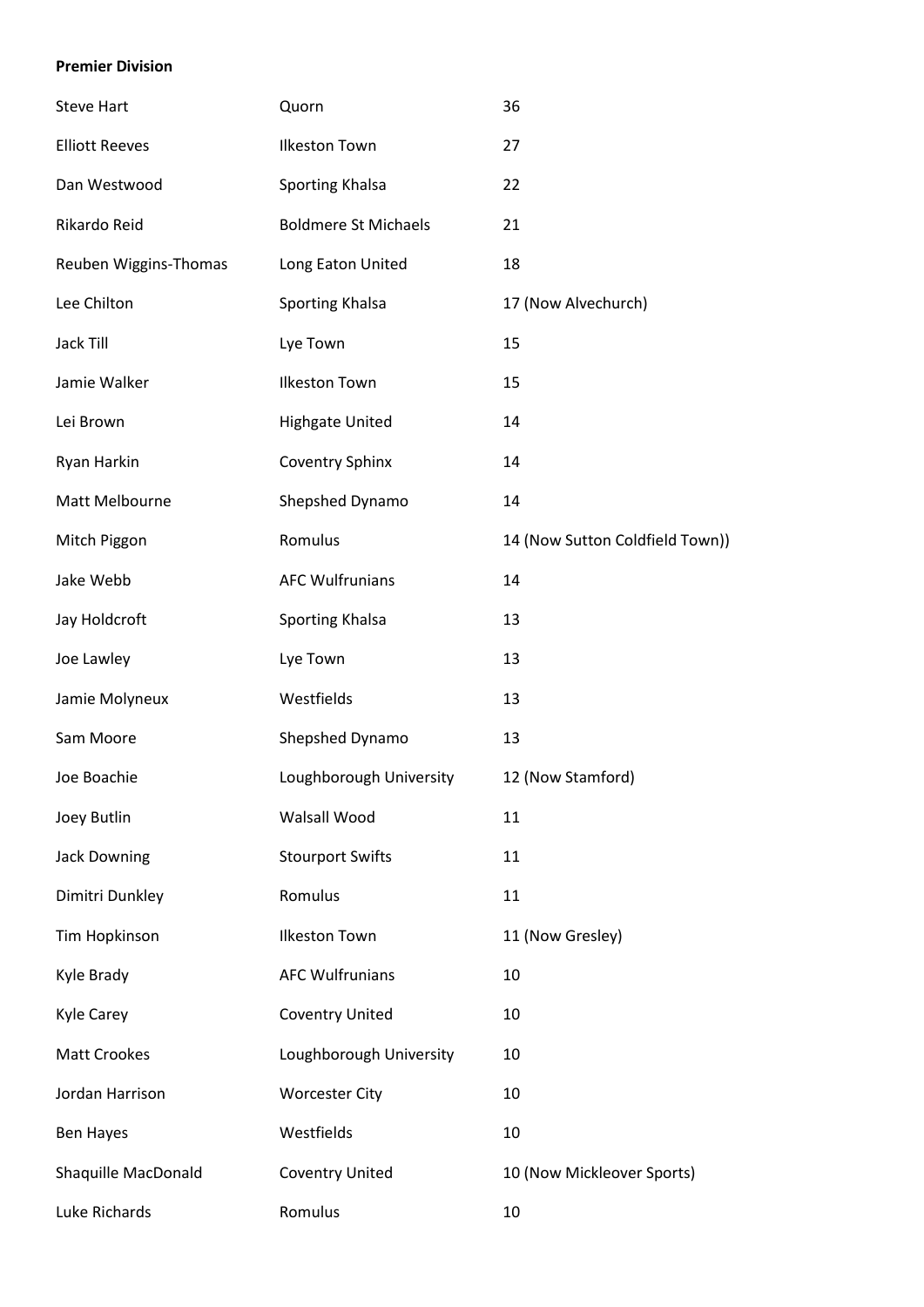| Simeon Cobourne     | Heather St Johns       | 36                      |
|---------------------|------------------------|-------------------------|
| Matt Langham        | Leicester Road         | 24                      |
| Dean Rathbone       | Heather St Johns       | 24                      |
| Alex Naughton       | Atherstone Town        | 22                      |
| <b>Ben Mackey</b>   | Racing Club Warwick    | 21                      |
| Sean Brain          | Studley                | 19                      |
| Ross Dempster       | Paget Rangers          | 19                      |
| James Taylor        | Lichfield City         | 19                      |
| James Curley        | <b>Uttoxeter Town</b>  | 18                      |
| Chris Lloyd         | Heather St Johns       | 16                      |
| <b>Odane Barnes</b> | Cadbury Athletic       | 15                      |
| Sean Kavanagh       | Coventry Copsewood     | 15                      |
| Joe Obi             | Atherstone Town        | 15                      |
| Jake Brown          | <b>NKF Burbage</b>     | 14                      |
| Shane Benjamin      | Heather St Johns       | 13 (now Stratford Town) |
| <b>Trea Bertie</b>  | Racing Club Warwick    | 13                      |
| Luke Cole           | Racing Club Warwick    | 13                      |
| Max Black           | Lichfield City         | 12                      |
| Joe Hartshorne      | Lichfield City         | 12                      |
| Sam Melia           | Lane Head, Heath Hayes | 12                      |
| Lee Osborne         | <b>Brocton</b>         | 11                      |
| Grant Ryan          | <b>Hinckley AFC</b>    | 11                      |
| Regan Smith         | <b>Brocton</b>         | 11                      |
| Tom Smith           | <b>NKF Burbage</b>     | 11                      |
| <b>Drew Aiton</b>   | Lichfield City         | 10                      |
| Jordon Dodd         | Rocester               | 10                      |
| James McGrady       | <b>Brocton</b>         | 10                      |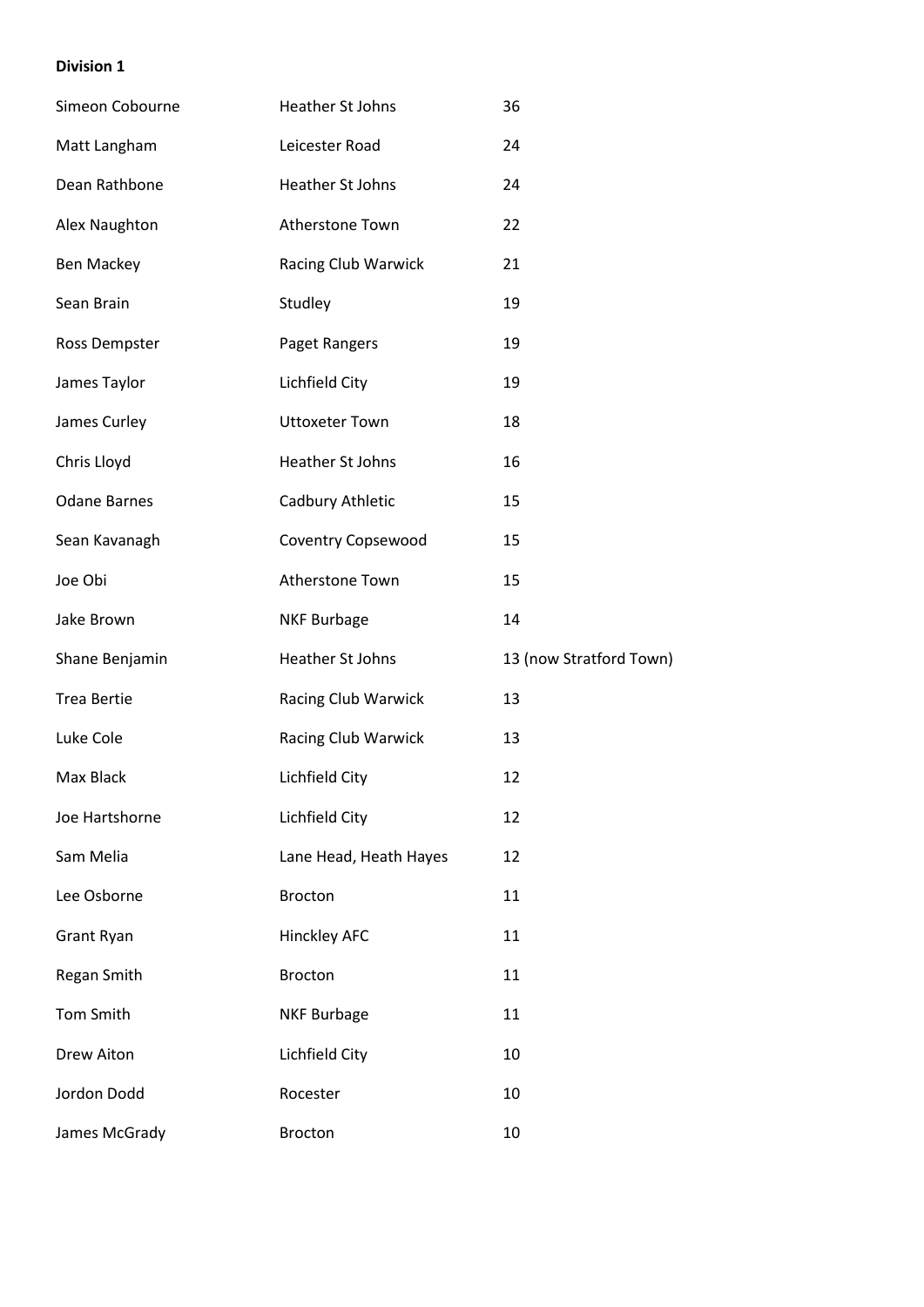| <b>Tom Rawlings</b>   | <b>GNP Sports</b>                           | 30                      |
|-----------------------|---------------------------------------------|-------------------------|
| Reece Gibson          | <b>Boldmere Sports &amp; Social Falcons</b> | 28                      |
| <b>Connor Collins</b> | <b>Fairfield Villa</b>                      | 21                      |
| Michael Bloore        | Coton Green                                 | 19                      |
| Jordan Clarke         | Moors Academy                               | 17                      |
| <b>Billy Garvey</b>   | Redditch Borough                            | 16                      |
| Kyle Hudlin           | Boldmere Sports, Castle Vale Town           | 16                      |
| Shuja Mahmood         | Moors Academy                               | 16                      |
| Jak Albutt            | Redditch Borough                            | 15                      |
| <b>Stuart Hendrie</b> | <b>GNP Sports</b>                           | 15 (now Coleshill Town) |
| <b>Andy Nicol</b>     | Stourport Swifts, Northfield Town           | 14                      |
| Craig Ball            | Lane Head                                   | 12                      |
| Josh McGinley         | Northfield Town                             | 12                      |
| Ryan Murphy           | <b>Coventry Alvis</b>                       | 12                      |
| Ellis Blakemore       | Fairfield Villa                             | 11                      |
| Darren Green          | <b>Barnt Green Spartak</b>                  | 11                      |
| Dan Stokes            | Earlswood Town                              | 11                      |
| Steven Ruck           | Knowle                                      | 10                      |
| Sam Wills             | Northfield Town                             | 10                      |
| Alfie Bloomer         | Fairfield Villa                             | 9                       |
| Kamol Campbell        | Moors Academy                               | 9                       |
| Stefan Hollingsworth  | <b>Bolehall Swifts</b>                      | 9                       |
| <b>Daniel Pitt</b>    | Fairfield Villa, Knowle                     | 9                       |
| Ainsley Seivwright    | Hampton                                     | 9                       |
| <b>Ashley Wilkes</b>  | <b>FC Stratford</b>                         | 9                       |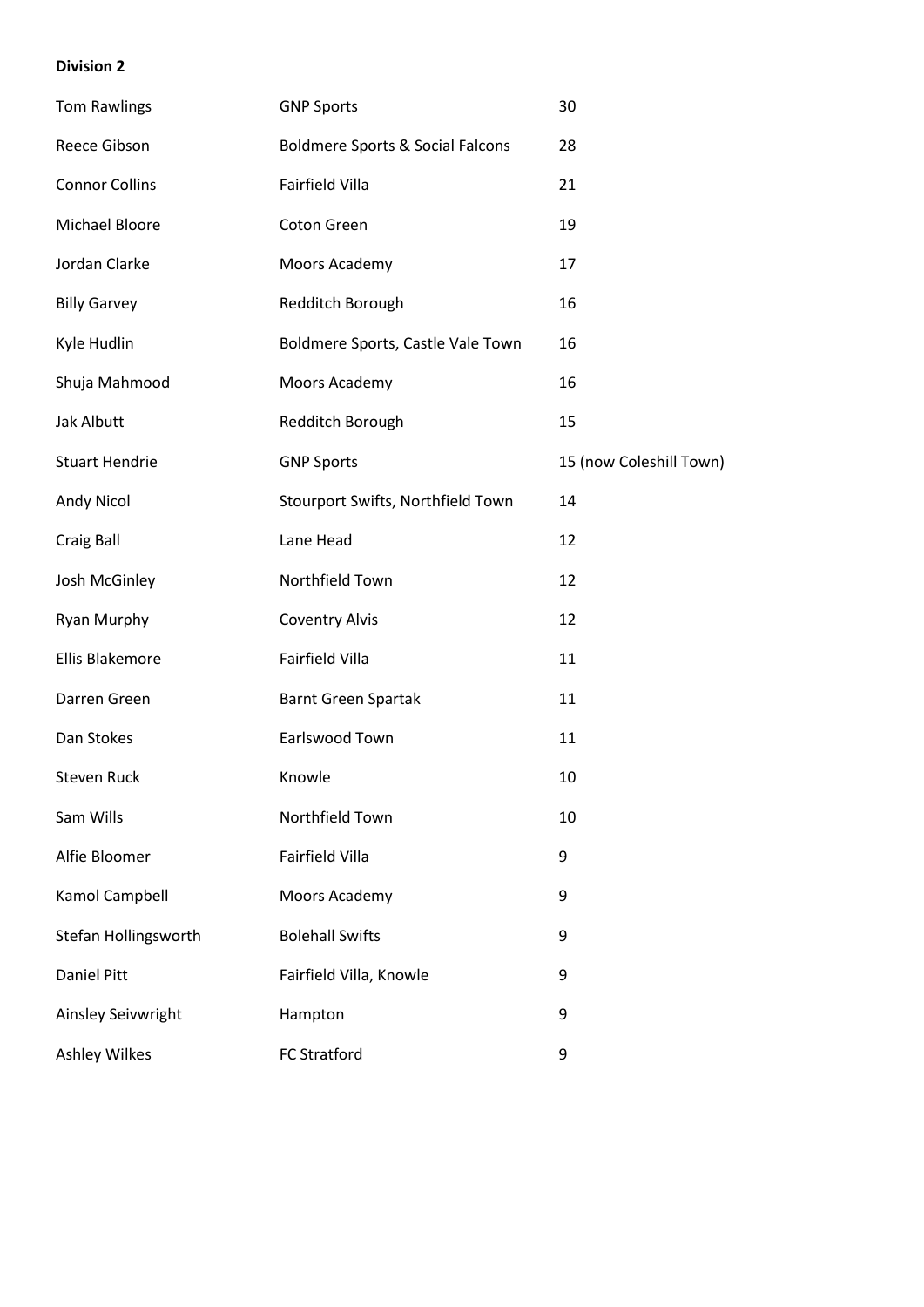| <b>Connoll Farrell</b> | <b>Coventry Plumbing</b>     | 34 |
|------------------------|------------------------------|----|
| Jon Hamer              | <b>AFC Solihull</b>          | 30 |
| Lewis Chester          | Coventrians                  | 24 |
| Nathan McGarrity       | Coventrians                  | 23 |
| Rhys Morgan            | <b>Enville Athletic</b>      | 19 |
| Aiden Vaughan          | <b>AFC Church</b>            | 17 |
| Callum Burston-Keeley  | <b>Alcester Town</b>         | 16 |
| Reece Jacobs           | <b>Continental Star</b>      | 16 |
| Matt Layton            | Central Ajax                 | 16 |
| Anthony Smith          | <b>Continental Star</b>      | 16 |
| Dan Carter             | Alcester Town, Paget Rangers | 15 |
| Miles Langford         | <b>Bartestree</b>            | 15 |
| <b>Nathan Davies</b>   | Inkberrow                    | 14 |
| Andy Matthews          | <b>AFC Solihull</b>          | 14 |
| Tom Keogh              | <b>Alcester Town</b>         | 13 |
| <b>Alex Andrews</b>    | Central Ajax                 | 12 |
| <b>Tom Bendall</b>     | <b>Bartestree</b>            | 12 |
| <b>Tyron Smith</b>     | FC Shush                     | 11 |
| Kyle Wainwright        | <b>WLV Sport</b>             | 11 |
| Darren Andrews         | Bartestree                   | 10 |
| Dean Fisher            | Castle Vale Town             | 10 |
| <b>Adam Miles</b>      | Central Ajax                 | 9  |
| Jordan Powell          | <b>Coventry Plumbing</b>     | 9  |
| Adeola Diya            | <b>WLV Sport</b>             | 8  |
| Luke Dugmore           | <b>Alcester Town</b>         | 8  |
| <b>Matthew Lewis</b>   | <b>Coventry Plumbing</b>     | 8  |
| Emmanuel Osilaja       | <b>AFC Church</b>            | 8  |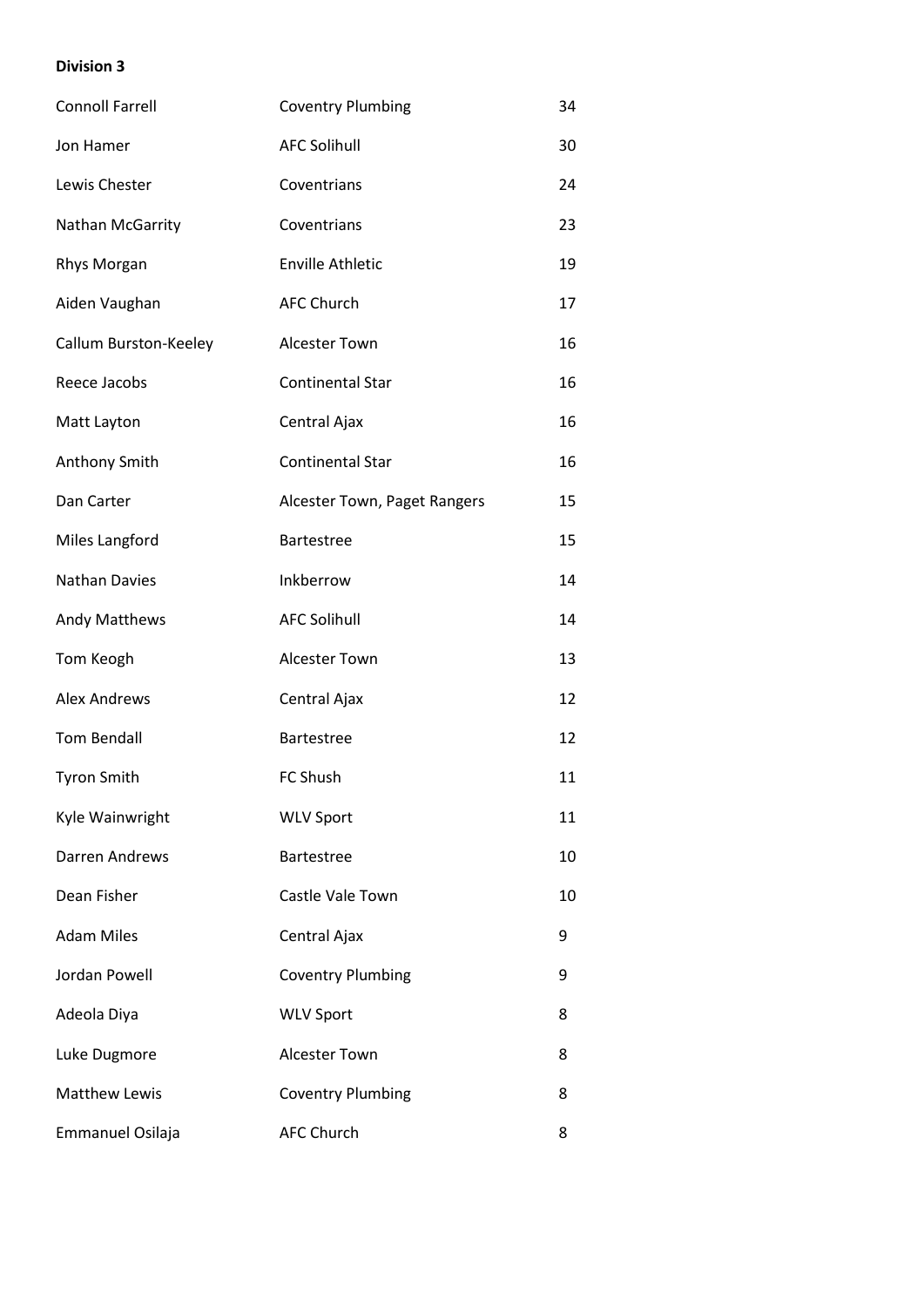#### Reserves

| Ethan Moran              | <b>Worcester City</b> | 11 |
|--------------------------|-----------------------|----|
| <b>Charlie Griffiths</b> | Knowle                | 10 |
| Rivel Mardenborough      | Moors Academy         | 8  |
| <b>Connor McCallum</b>   | <b>Nuneaton Griff</b> | 8  |
| Mitchell White           | Gresley               | 8  |
| Zak Harbon               | Knowle                | 7  |
| Harry Heartfield         | Gresley               | 7  |
| Harry Johnson            | <b>Uttoxeter Town</b> | 7  |

#### Under 21

| Soms Sibanda         | <b>Rushall Olympic</b>        | 18 |
|----------------------|-------------------------------|----|
| Ifeanyi Umeh         | Quorn                         | 16 |
| George Robbins       | <b>Highgate United</b>        | 14 |
| Shane Lowth          | <b>Kidderminster Harriers</b> | 13 |
| Jonathan De Lacerda  | Leicester Nirvana             | 11 |
| Ryan Richmond        | Quorn                         | 11 |
| Josh Crossley        | Quorn                         | 10 |
| James Elkington-Soan | AFC Rushden & Diamonds Elite  | 10 |
| <b>Will Harris</b>   | <b>Bedworth United</b>        | 10 |
| Dion Tansey Potter   | Leicester Nirvana             | 10 |
| <b>Callum Morris</b> | Droitwich Spa BG              | 9  |
| Ramzi Shaheen        | Tamworth                      | 9  |
| Deen Master          | Leicester Nirvana             | 8  |
| Theo Sjoberg         | <b>Aylestone Park</b>         | 8  |
| <b>Brad Ward</b>     | <b>Halesowen Town</b>         | 8  |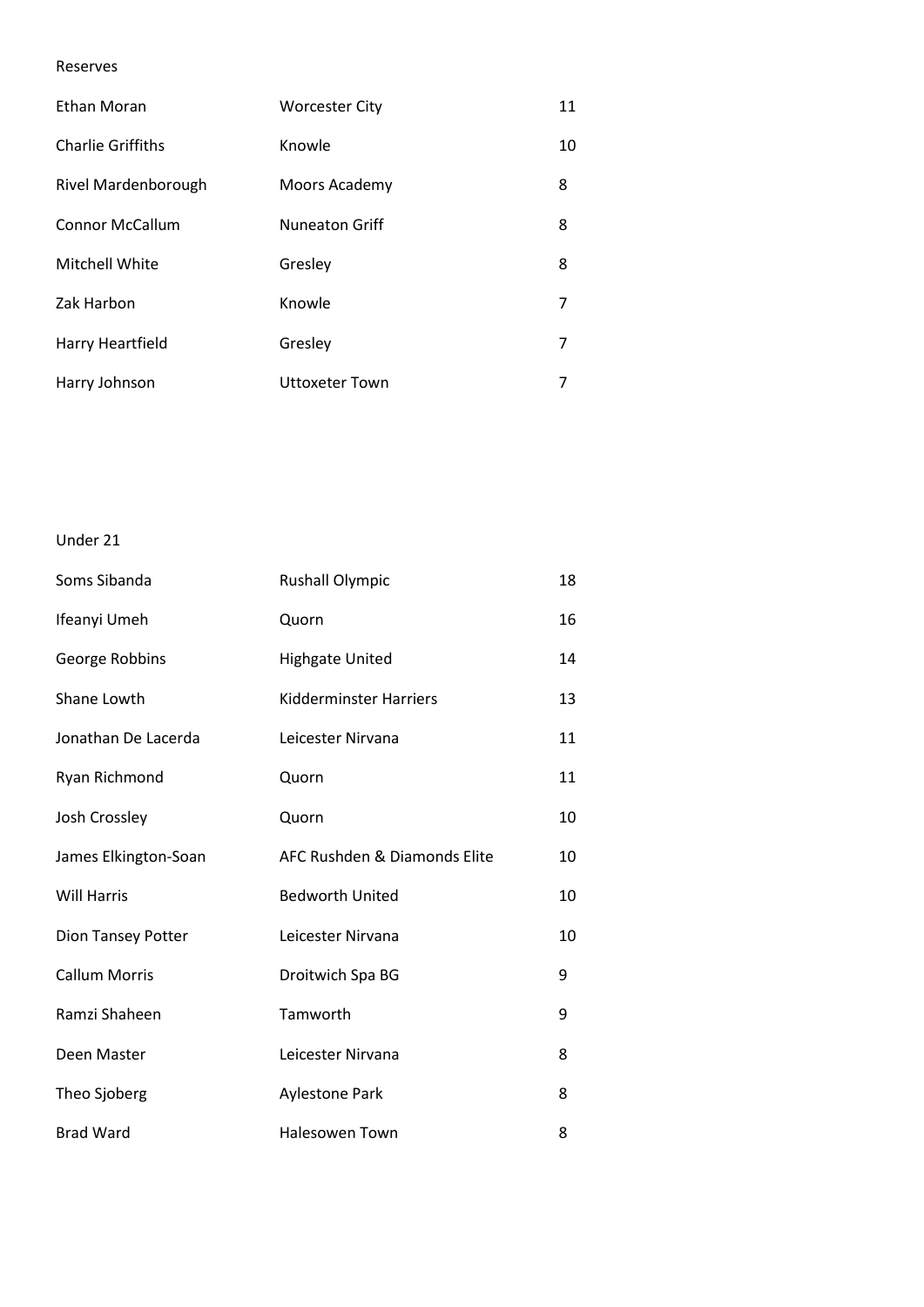#### **Preview**

#### **Premier Division**

With only 6 games scheduled, only two of the promotion contenders are in action. **Westfields** have only picked up 7 points from their last 6 matches and need to get back to winning ways when they travel to **Boldmere St Michaels** who won the reverse fixture 2-1 at Allpay Park. **Shepshed Dynamo** welcome mid-table **Lye Town** to The Dovecote and they can solidify a top three place with a victory. **Worcester City** will still believe that they are themselves in the promotion mix however they have a 17 point gap to close to the top of the table. They welcome in-form **South Normanton Athletic** to The Victoria Ground with the visitors battling to avoid relegation. **Loughborough University** had a decent cup win in midweek and they welcome FA Vase heroes **Coventry United** to Holywell. On defeat in 7 games has lifted **Long Eaton United** well clear of the relegation zone. They included a win over **Stourport Swifts** in that run and they meet again at Walshes Meadow. Inconsistent **Quorn** welcome relegation threatened **Dunkirk** to Farley Way in a game that promises goals.

#### **TUESDAY 22nd JANUARY 2019**

Lye Town **v Highgate United** 

#### **Division 1**

The battle for promotion is as hot as can be in Division 1 with 5 clubs striving for the one place. Leaders **Heather St Johns** have won their last 11 games scoring 60 goals in the process. They travel to Allard Way to face C**oventry Copsewood** who they beat 7-1 in December. **Lichfield City** have won 6 from 7 and they face a Staffordshire derby at **Rocester** with City winning the reverse 3-0 in December. **Racing Club Warwick** welcome **Brocton** to Townsend Meadow and with both sides in free scoring mood, there should be planet of goalmouth action for the neutral. **Atherstone Town** host 7rh placed **Paget Rangers** for whom Ross Dempster has scored in 10 consecutive matches. Leicester Road are the outsiders of the 5 and they travel to 2<sup>nd</sup> bottom **Nuneaton Griff** who they beat 4-0 back in October. Bottom club Littleton welcome Stapenhill, without a win in 9, to 5 Acres. 3<sup>rd</sup> bottom Heath Hayes have a 9 point cushion on the bottom two and they will hope to continue with their improved performances when they travel to The Beehive to face **Studley**. 8th meets 10th at Kirkby Road with **NKF Burbage** hosting **Uttoxeter Town**. The two sides met on the opening day of the season with Burbage winning 3-1. 13th meets 12th at The Welfare Ground with **Hinckley AFC** hosting **Chelmsley Town**.

**TUESDAY 22nd JANUARY 2019**

Racing Club Warwick **v** v Hinckley AFC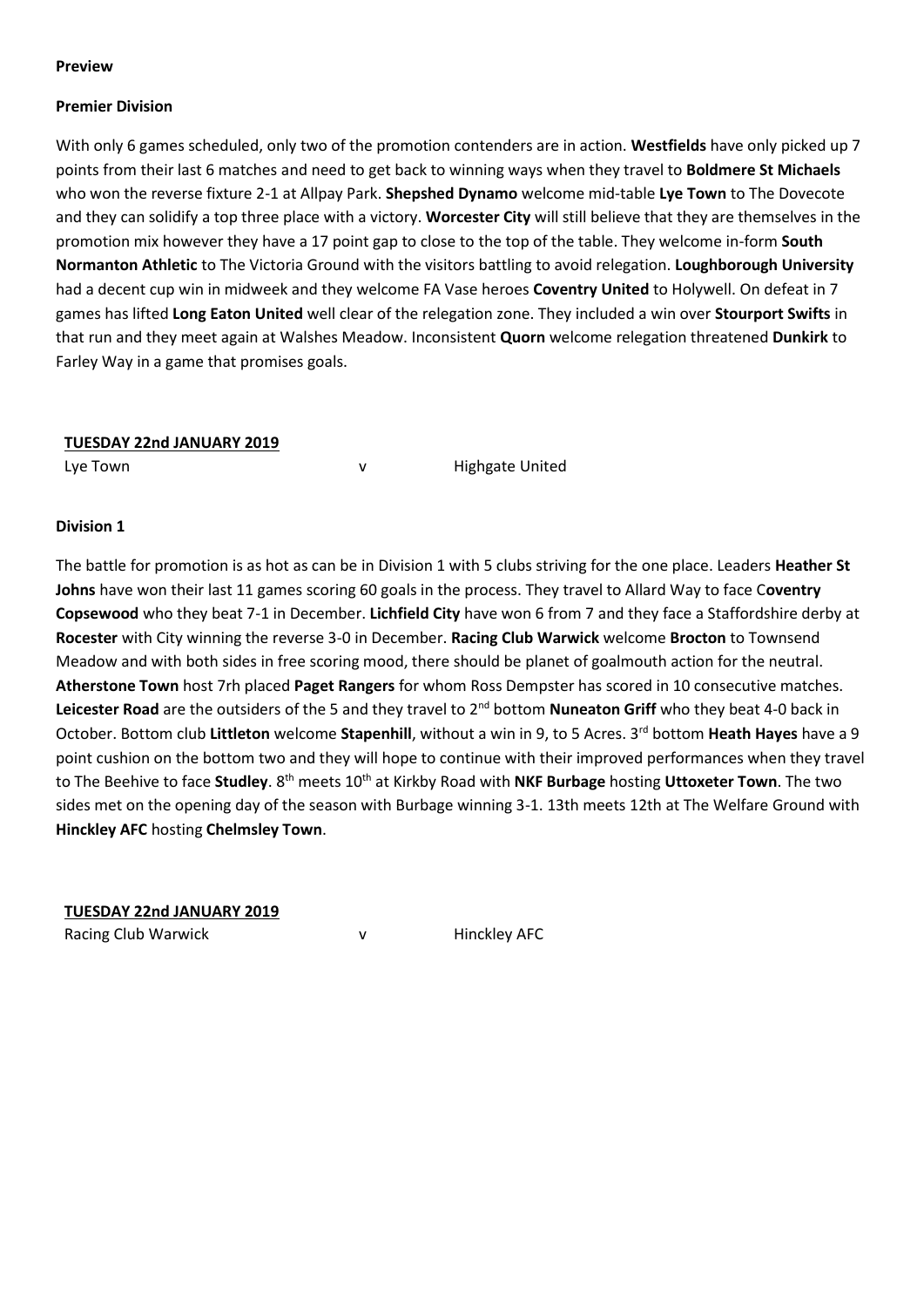Game of the day sees a very quick re-match between the sides in 2<sup>nd</sup> and 3<sup>rd</sup>. GNP Sports beat Boldmere Sports & **Social Falcons** 3-2 at Sphinx Drive last weekend and they meet again at Boldmere Road. Leaders **Northfield Town** will be hoping to maintain their top spot when they travel to relegation threatened **Earlswood Town**. Six wins out of seven have lifted **Fairfield Villa** back into contention and they travel to **Hampton** who they beat 8-1 in the reverse fixture. 5th placed **Moors Academy** are another side in good form, and they travel to **Lane Head** who they beat 6-1 at the start of the season. **Bolehall Swifts** welcome neighbours **Coton Green** to Rene Road with the visitors winning the reverse fixture 2-0 just after Christmas. **Coventry Alvis** sit just outside the relegation zone but have at least three games in hand on their rivals. They welcome **Barnt Green Spartak** to Green Lane with Spartak on the back of three straight defeats. **Knowle** entertain **FC Stratford** looking to avenge an earlier 3-2 defeat.

#### **Division 3**

Leaders **AFC Solihull** can extend their lead at the top of the table if they can pick up all three points from their trip to **Coventrians**. **Bartestree** can reclaim 2nd spot with 3 points from their trip to bottom club **Shipston Excelsior**. **Central**  Ajax will reclaim a top three spot should they win at 2<sup>nd</sup> bottom Birmingham Tigers. 12<sup>th</sup> meets 13<sup>th</sup> at Shenley Lane with **AFC Church** entertaining fast improving **WLV Sports**.

#### **League Cup**

| TUESDAY 22nd JANUARY 2019 |   |                   |
|---------------------------|---|-------------------|
| <b>LEAGUE CUP ROUND 3</b> |   |                   |
| Shepshed Dynamo           | v | Long Eaton United |

#### **Les James Challenge Cup Semi Final**

An intriguing semi-final is in store at The Mettis when mid-table Division 2 side **Redditch Borough** host Division 3 promotion chasers **Inkberrow**. On paper, there doesn't appear to be much between the sides so expect a rip roaring cup tie.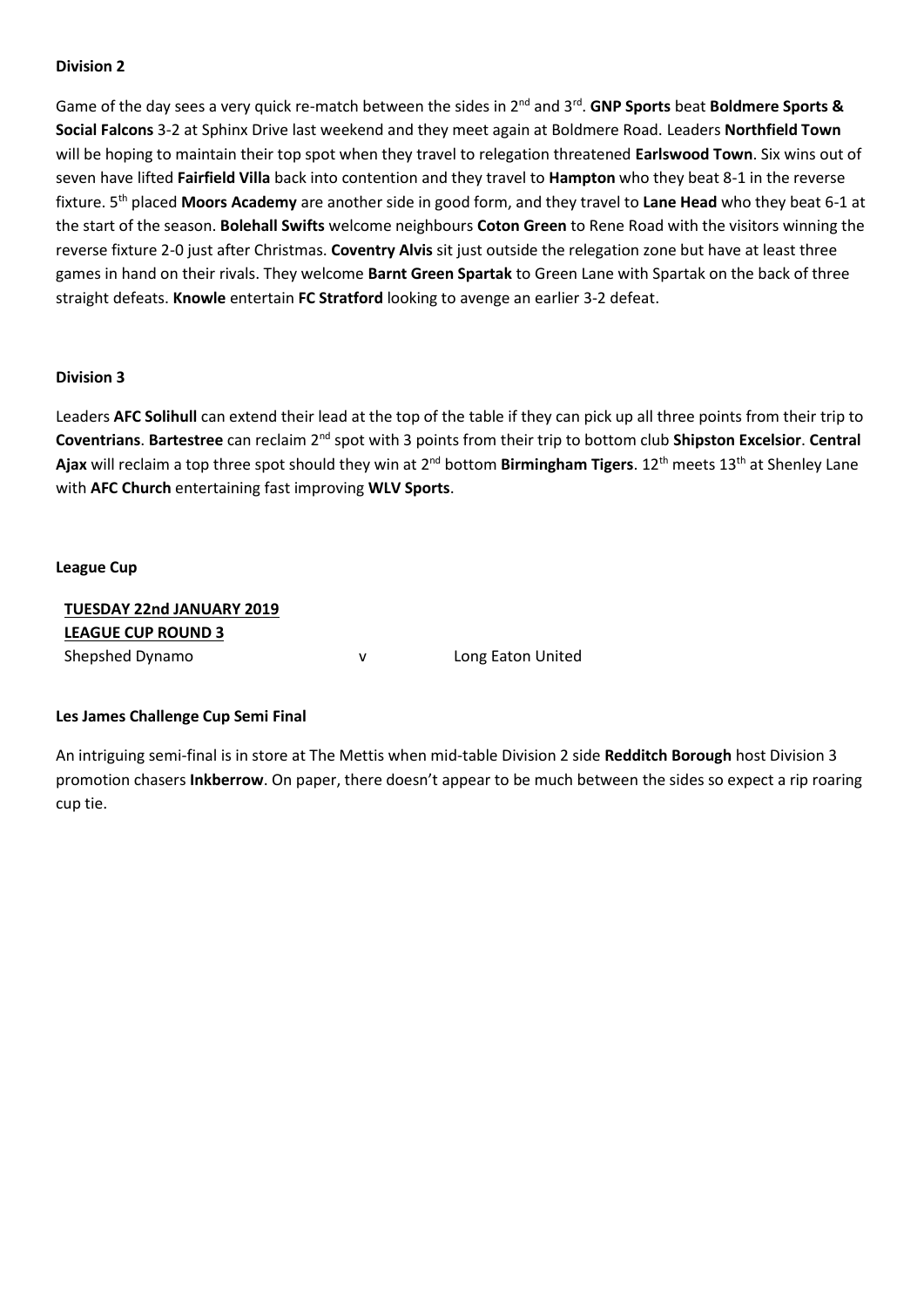#### **Reserves**

#### **RESERVE DIVISION**

| Coton Green            | v | <b>Nuneaton Griff</b> | 3.00 |
|------------------------|---|-----------------------|------|
| Fairfield Villa        | v | Knowle                | 2.00 |
| Gresley                | v | <b>Worcester City</b> | 3.00 |
| <b>Redditch United</b> | v | <b>Uttoxeter Town</b> | 3.00 |
| Wyrley Juniors         | v | Cadbury Athletic      | 2.00 |

#### **Under 21**

| <b>CHALLENGE BOWL ROUND 3</b> |   |                               |       |
|-------------------------------|---|-------------------------------|-------|
| <b>Highgate United</b>        | v | Allscott Heath                | 10.30 |
|                               |   |                               |       |
| <b>UNDER 21 DIVISION EAST</b> |   |                               |       |
| <b>Bedworth United</b>        | ۷ | Tamworth                      | 11.00 |
| Lutterworth Town              | ۷ | Milton Keynes College         | 10.30 |
| Quorn                         | ۷ | F C V Stamford                | 10.30 |
|                               |   |                               |       |
| <b>UNDER 21 DIVISION WEST</b> |   |                               |       |
| <b>Brocton</b>                | v | <b>Kidderminster Harriers</b> | 10.30 |
| <b>Continental Star</b>       | ٧ | <b>Boldmere St Michaels</b>   | 11.30 |
| Lye Town                      | ٧ | <b>Rushall Olympic</b>        | 10.30 |
| <b>Sutton Coldfield Town</b>  | ٧ | Droitwich Spa G & B           | 10.30 |

#### **Other fixtures**

| <b>BIRMINGHAM SATURDAY VASE ROUND 4</b>                        |              |                          |      |
|----------------------------------------------------------------|--------------|--------------------------|------|
| <b>Coventry Colliery</b>                                       | $\vee$       | Alcester Town            | 2.00 |
| <b>Enville Athletic</b>                                        | $\vee$       | <b>Coventry Plumbing</b> | 2.00 |
| <b>Tipton Town</b>                                             | $\mathsf{V}$ | Castle Vale Town         | 2.00 |
| Village "A" or Folly Lane OB or                                |              |                          |      |
| <b>AFC Solihull</b>                                            | $\vee$       | Rugby                    | 2.00 |
|                                                                |              |                          |      |
| <b>WORCESTERSHIRE JUNIOR CUP SEMI FINAL</b>                    |              |                          |      |
| <b>Malvern Town Reserves</b>                                   | v            | Feckenham                | 2.00 |
|                                                                |              |                          |      |
| TUESDAY 22nd JANUARY 2019<br><b>WALSALL SENIOR CUP ROUND 2</b> |              |                          |      |
| <b>Sutton Coldfield Town</b>                                   | v            | <b>Heath Hayes</b>       |      |
|                                                                |              |                          |      |
| HEREFORDSHIRE CHALLENGE CUP ROUND 2                            |              |                          |      |
| <b>Hereford Lads Club</b>                                      | ٧            | <b>Bartestree</b>        |      |
|                                                                |              |                          |      |
|                                                                |              |                          |      |

# **WEDNESDAY 23rd JANUARY 2019 SMEDLEY CROOKE MEMORIAL CHARITY CUP ROUND 2**

#### Worcester Raiders and Alcester Town